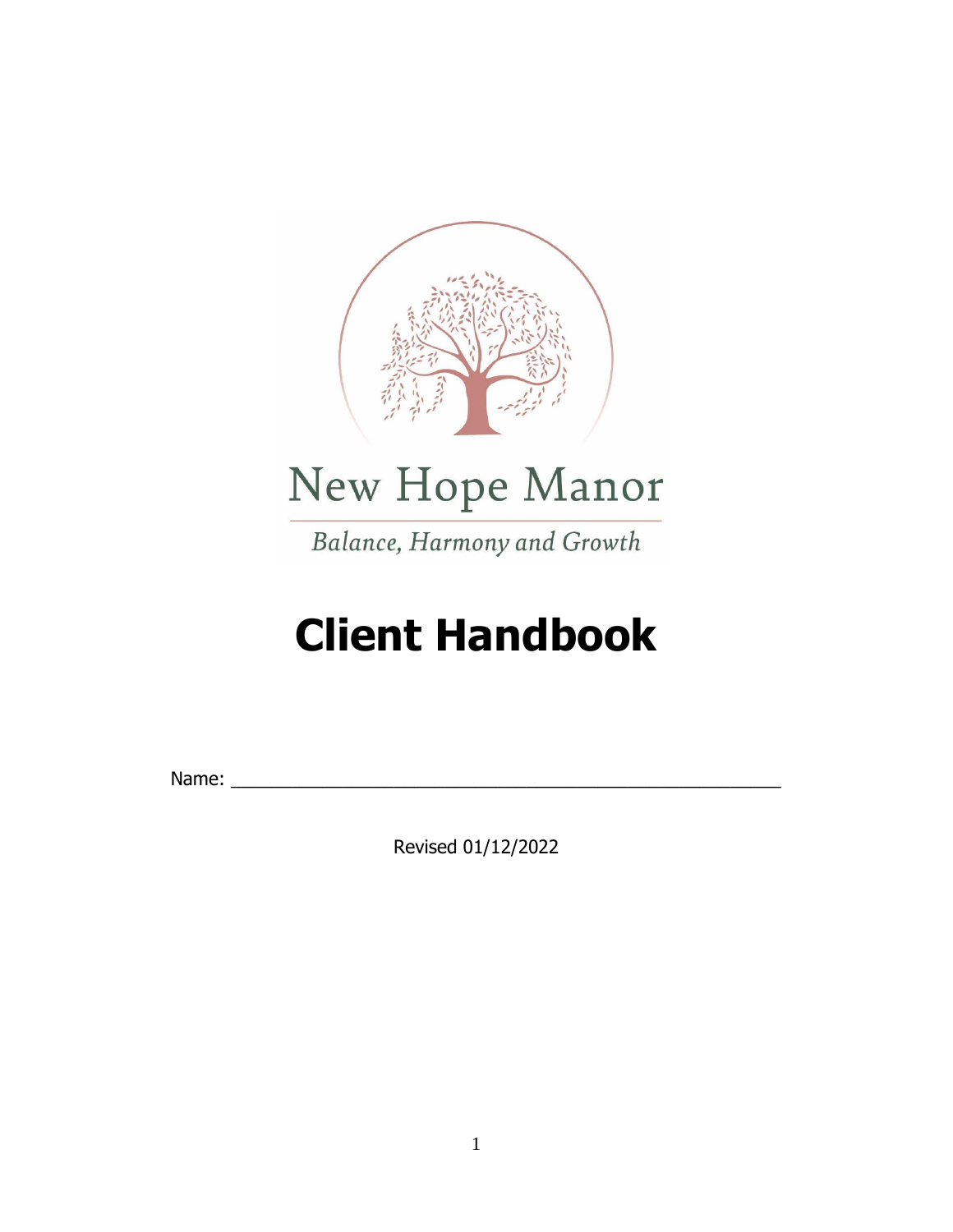# TABLE OF CONTENTS

| Welcome Letter                                   | 3              |
|--------------------------------------------------|----------------|
| Client Philosophy - Client Rights                | $\overline{4}$ |
| Client Rights continued                          | 5              |
| <b>Federal Confidentiality Requirements</b>      | 6              |
| Drug and Alcohol Testing Policies and Procedures | $\overline{7}$ |
| <b>House Rules</b>                               | 8              |
| <b>House Procedures</b>                          | 9              |
| Dress Code                                       | 11             |
| What We Expect From You                          | 12             |
| Personal Items                                   | 12             |
| <b>Informed Consent</b>                          | 12             |
| General Concern Procedure                        | 13             |
| <b>Transportation Policy</b>                     | 14             |
| <b>Medication Procedures</b>                     | 15             |
| <b>Staff Checking Times</b>                      | 15             |
| House Schedule                                   | 16             |
| Laundry Schedule                                 | 19             |
| <b>Counseling Tools</b>                          | 20             |
| <b>Supportive Services</b>                       | 21             |
| <b>Vocational Program</b>                        | 22             |
| Progress Reports                                 | 22             |
| <b>Staff Directory</b>                           | 23             |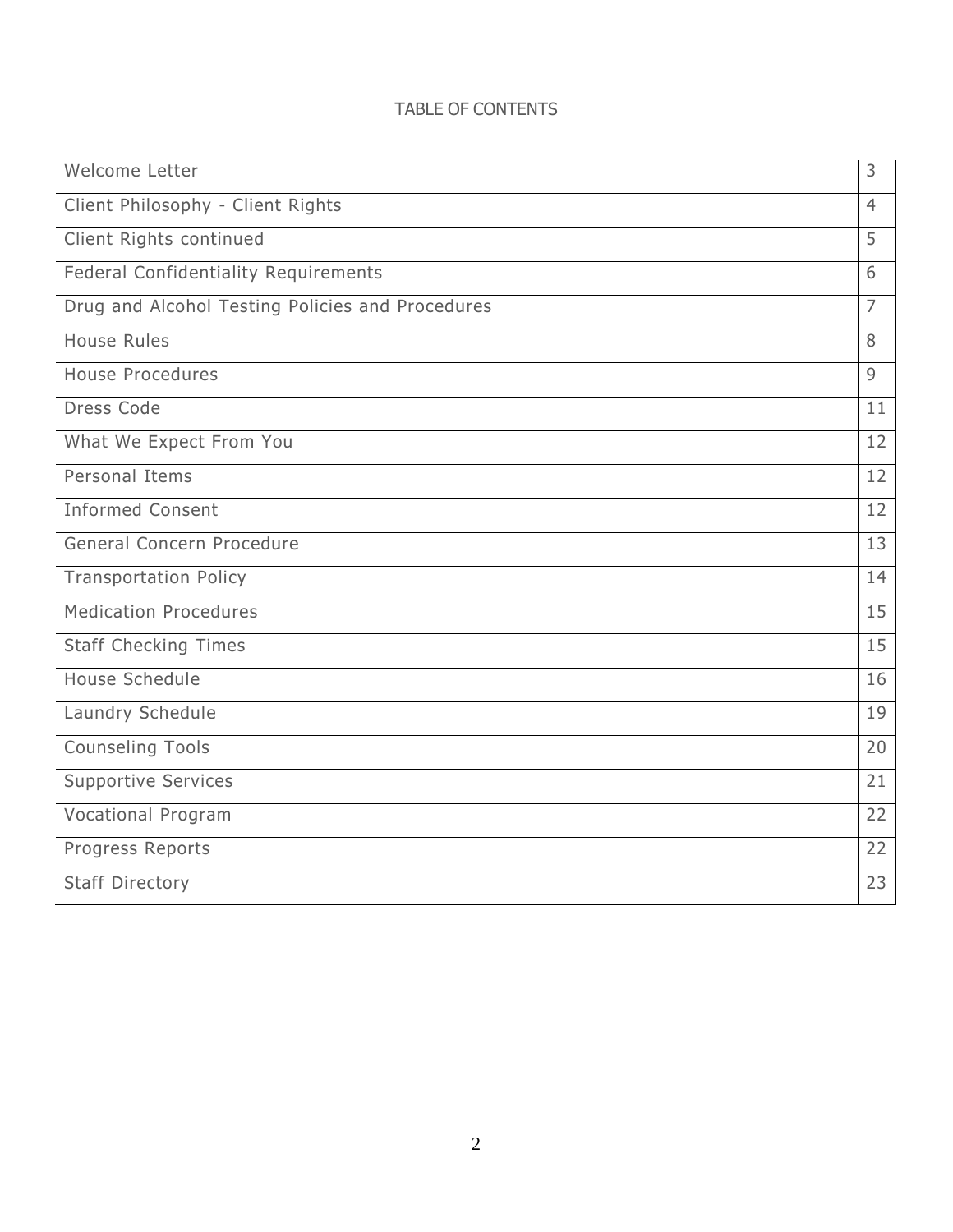Welcome to "The Manor"! Your decision to enter treatment is a brave one and I applaud you for making this life changing commitment. Being away from loved ones is difficult and coming to terms with consequences of past life choices is challenging. However, every crisis contains within it the seeds for transformation and growth. You have made it this far and the rest of your life can begin today! The more that you put into your recovery and overall stay here, the more that you will get out of it. The staff here will offer you person-centered compassionate care while providing substance use, mental health and vocational counseling and psycho-educational and vocational groups. Your treatment will be individualized and focused on your strengths, needs and how you would like to live your life going forward.

This handbook should answer most of your questions. Please review it thoroughly and refer to is as needed. All staff are available to help you navigate your stay here at New Hope. Please express courteous honesty with yourself and your peers and have genuine care and concern for one another. You are entitled to be the recipient of respect but know that this must be mutual. We want New Hope Manor to be a safe place, one that is calm where you can work on yourself. Getting caught up in "drama" will not help. Your stay here is an opportunity for self-actualization and to reinvent yourself. Take advantage of this time.

In the next few days, you will take part in an orientation to the program. Know that you can approach any staff member with questions or concerns in the meantime. Upon arrival here at New Hope, you will meet with our Admissions Coordinator to complete consents, clothing allotment, and locker/room assignments. Upon admission you will also be paired up with another peer to help ease your transition. You will complete a health assessment with the Health Care Coordinator along with a mental health screening with the Social Worker. Within a few days of your admission, you will meet with the Vocational Director to select a schedule of groups and classes. Also, you will meet with the financial services staff who will ensure that you receive the proper resources that are available to you. You will then begin the process of developing your individualized treatment plan with your counselor. Know that your stay here is what you make of it. Work at you own pace but put in the effort. It is our hope that you will leave here empowered to reclaim your life and ultimately live with "new hope".

Warmly,

Sarah

Sarah Eilbacher, M.Ed, CASAC Master Counselor Executive Director, New Hope Manor

When you walk to the edge of all the light you have And take that first step into the darkness of the unknown,

You must believe that one of two things will happen:

There will be something solid for you to stand upon

3 Or, you will be taught how to fly ~ Patrick Overt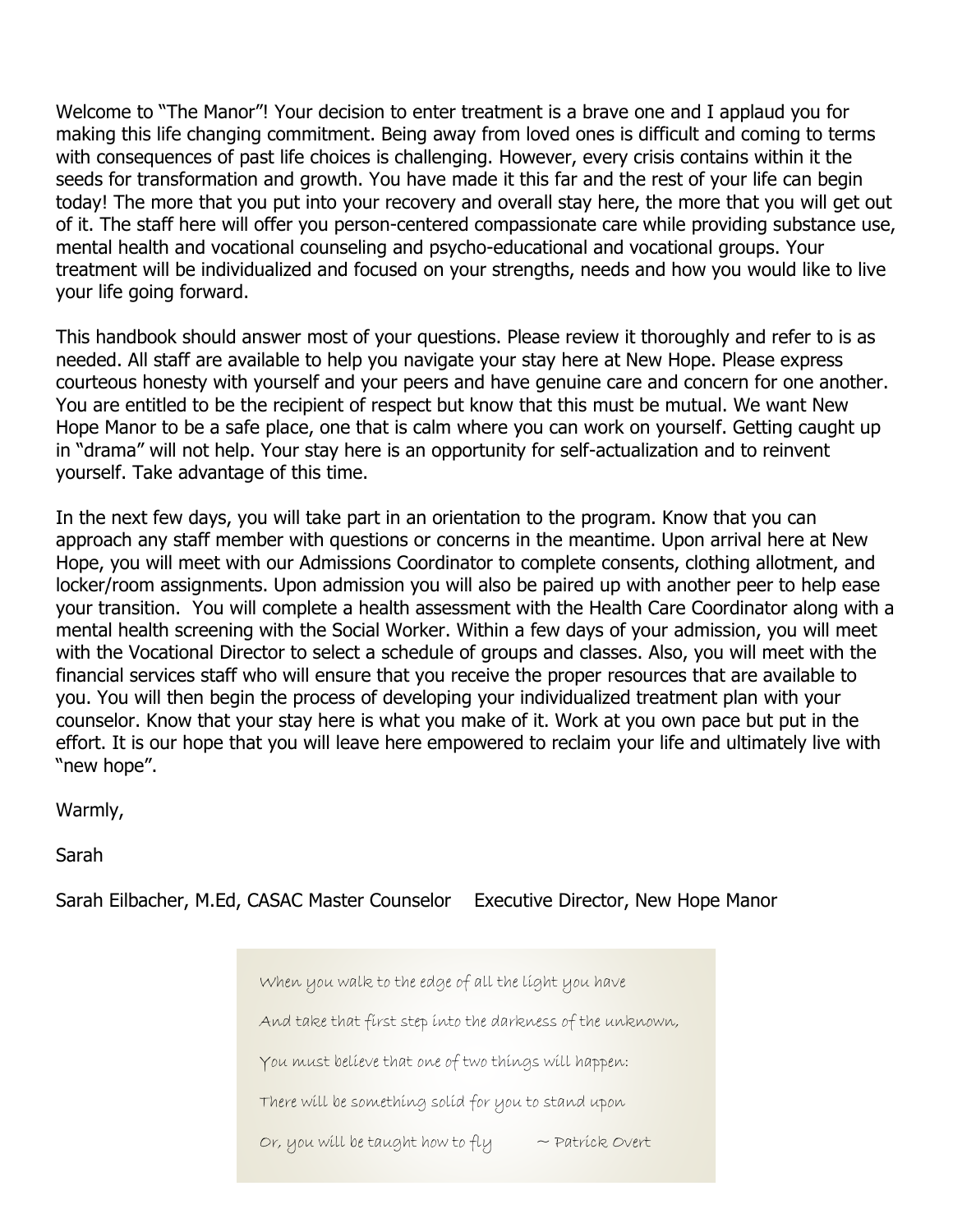# **CLIENT PHILOSOPHY**

Today we are learning to heal ourselves at the New Hope Manor. We stand in front of you as women with purpose. A purpose to live life beautifully empowered. Admitting defeat was no match to the pain that drugs and alcohol caused us. We were brought to our knees by a disease we couldn't control. We convinced ourselves that our loved ones would be better off without us. But today, faith and love fill our hearts and nothing can bring us down. We are surrounded by people who we've judged and feared, Yet today we call each other sisters. We came to New Hope a ghost of who we once were. Our old ways no longer define us. With the love and quidance that the program has given us, We are turning into the warriors we were always meant to be. We fight each day for what we want, While facing the hard truth of our past. Now that the fog has lifted, We can see the gifts that a sober life can offer us. With the knowledge we've gained here at the Manor, We can create a path that will lead us to freedom!

# **OASAS CLIENT RIGHTS AND RESPONSIBILITIES**

OASAS Client Advocacy

All alcoholism, substance abuse and chemical dependency treatment programs licensed by OASAS are required to operate in accordance with Mental Hygiene Law and Regulations, as well as other applicable state and federal laws.

As such, patients in OASAS licensed programs are entitled to certain rights, and likewise, must fulfill certain responsibilities.

Know your rights and responsibilities as a treatment participant.

Obtain information about services, standards, and expectations from your treatment program.

Contact the OASAS Client Advocacy Unit for assistance with grievances or complaints.

1-800-553-5790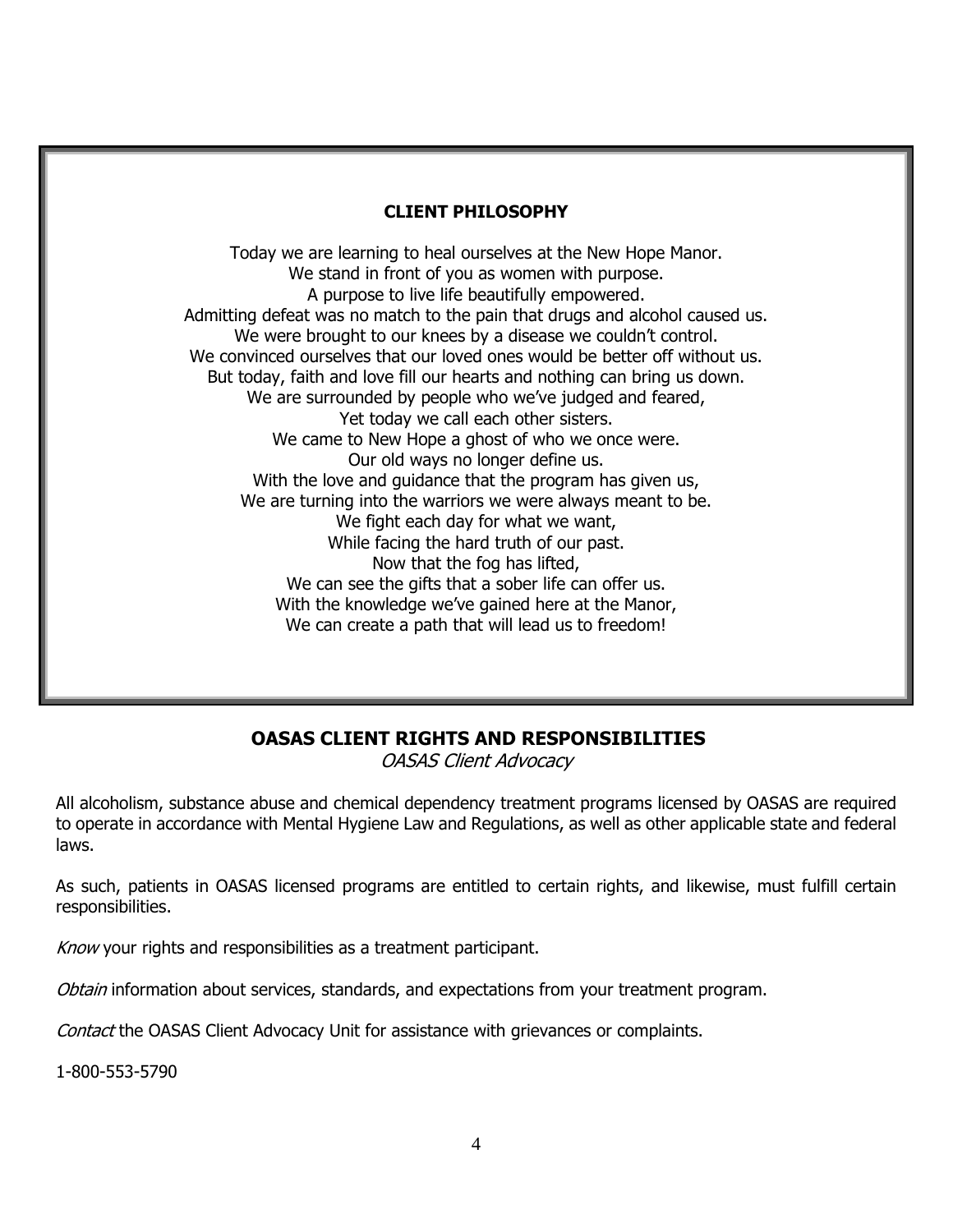# **Rights**

What you have the right to:

- Be informed of all the program's rules and regulations.
- Receive considerate and respectful care.
- Receive services without regard to race, color, ethnicity, religion, sex, sexual orientation, or source of payment.
- Receive confidential treatment. Except for a medical emergency, court order, child abuse or crime committed on program premises, a program generally cannot release information about your treatment without your written consent.
- Be fully informed of your treatment plan and participate in its development. This includes setting goals and measuring progress with your counselor.
- Refuse treatment and be told what effect this could have on your health or status in the program.
- End participation in treatment at any time.
- Obtain, in writing, an explanation of the reason(s) for your discharge from treatment and information about the program's appeal process. And, if necessary, receive help obtaining treatment at another program.
- Not to be personally involved with counselors, staff, or other patients beyond normal friendship.

# **Responsibilities**

You have the responsibility to:

- Act in a responsible manner and observe all the rules and regulations of the program.
- Treat staff and other patients with courtesy and respect.
- Respect other patients' right to confidential treatment.
- Participate in the development and completion of your treatment plan, which includes not using drugs and becoming involved in productive activities, such as work or school.
- Pay for treatment on a timely basis, according to your means.
- Talk to your counselor about problems which affect your treatment progress.
- Make suggestions about improving program operations.
- Talk to your counselor if you are thinking of ending treatment, don't just stop or leave.
- Ask questions about any aspect of treatment you don't understand.

# **What you can do**

If you have questions about the treatment services you receive at your program, or if you feel your rights have been violated, follow these steps:

- 1. Talk with your counselor. Most problems can and should be handled by your counselor. If you need to see your counselor, please write a letter to be put in their mailbox.
- 2. If matters are not resolved by your counselor, talk with or Erika Vidal (Clinical Director).
- 3. If the concern still has not been resolved, talk with Linda Borstelmann, Assistant Executive Director.
- 4. The Executive Director, Sarah Eilbacher, is available at any time to discuss
- 5. If you still need help, call the OASAS Client Advocacy Unit at 1-800-553-5790
- No punitive action will be taken against you for contacting the Client Advocacy Unit.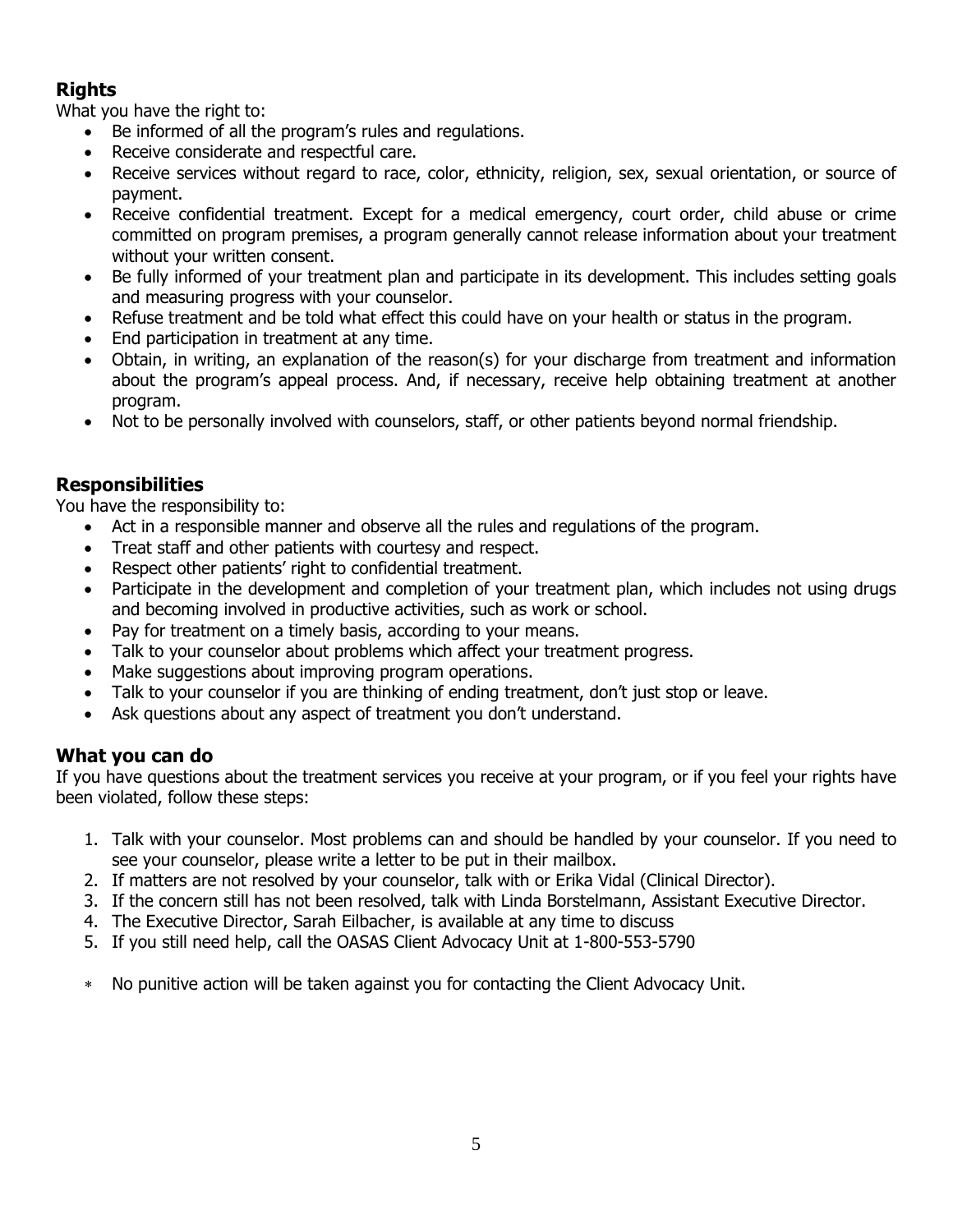# **NOTICE OF FEDERAL CONFIDENTIALITY REQUIREMENTS**

New Hope Manor strictly adheres to all Federal and State laws and regulations that protect your confidentiality. We are legally bound to protect all information or images that identify you as a client of a substance abuse treatment facility.

Except in very limited circumstances, such as court orders and medical emergencies, we will not disclose your attendance in treatment or any details of your stay here to any third party without your written consent.

At admission, you will be asked for whom you would like to waive this right, and under what circumstances. If you choose not to fill out any waiver of consent forms, we will not communicate with anyone outside our treatment team about your case. New Hope Manor is not able to communicate on your behalf with family members, courts or social services without a written waiver of consent form signed by you.

You have the right to revoke your consent at any time.

Violation of confidentiality is a crime and may be reported to the proper authorities. Any violation of HIPPA and Federal Confidentiality Law 42 C.F.R. Part 2 and HIPPA, 45CFR parts 160 and 164, may be reported to the U.S. Attorney in the judicial district in which the violation occurs. If you feel your confidentiality may have been compromised by New Hope Manor staff, follow the steps of the General Concern Procedure outlined elsewhere in your Orientation Packet.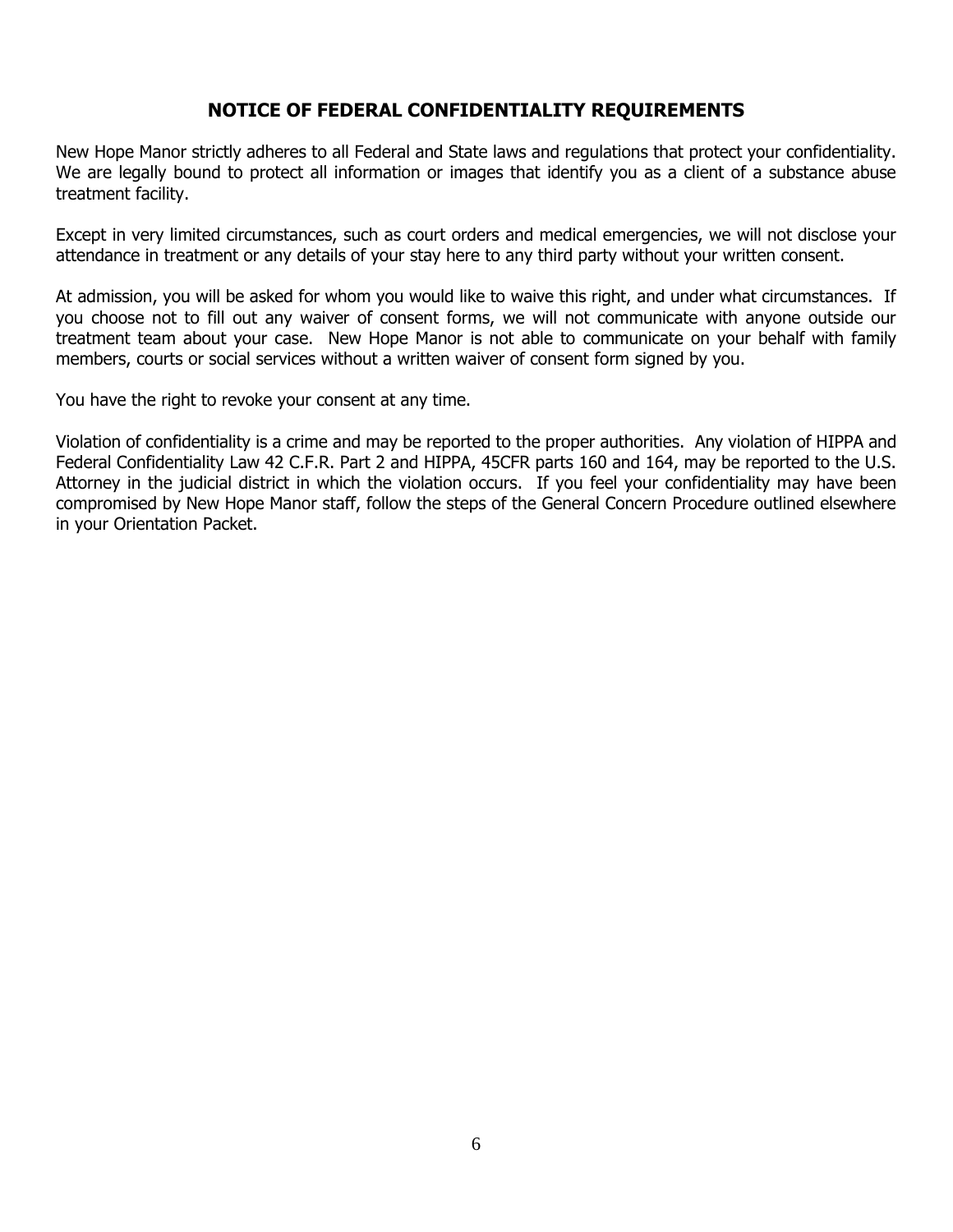# **DRUG AND ALCOHOL TESTING POLICY AND PROCEDURE**

- 1. New Hope Manor reserves the right to test any client on a random basis which may include times or frequency specified by drug court or other legal agency involvement. Other times may include when clients enter treatment or when clients return from off site visits, including home visits or when anyone is sent out to hospitals or the emergency room. Other times can be upon any staff suspicion of use, if a client exhibits symptoms or behavior changes that could be accounted for by drug or alcohol use.
- 2. Failure to produce a specimen or do a breathalyzer test will count as an automatic positive and will be considered noncompliance with program rules and policy.
- 3. All test results will be documented in the client's file.
- 4. Testing can be done by any staff. The general practice is if there is a nurse on duty the nurse will conduct the testing. Breathalyzer or specimen collection will be witnessed by the staff or nurse.
- 5. Positive results can be sent out for confirmation to a lab. The client or their insurance provider will be responsible for the lab fees.
- 6. Positive tests will be discussed in staff meetings for discussion of therapeutic intervention and disposition. The circumstances and severity and potential impact on other clients will be weighed with the client who has the positive results and their treatment. Discharge will be considered as a last resort or if staff safety or other client's safety or sobriety is jeopardized. On an individual basis, you may be offered an opportunity to appeal a decision to terminate by submitting a letter to the staff for review in the following staff meeting, whether the client is on site or off site at that point.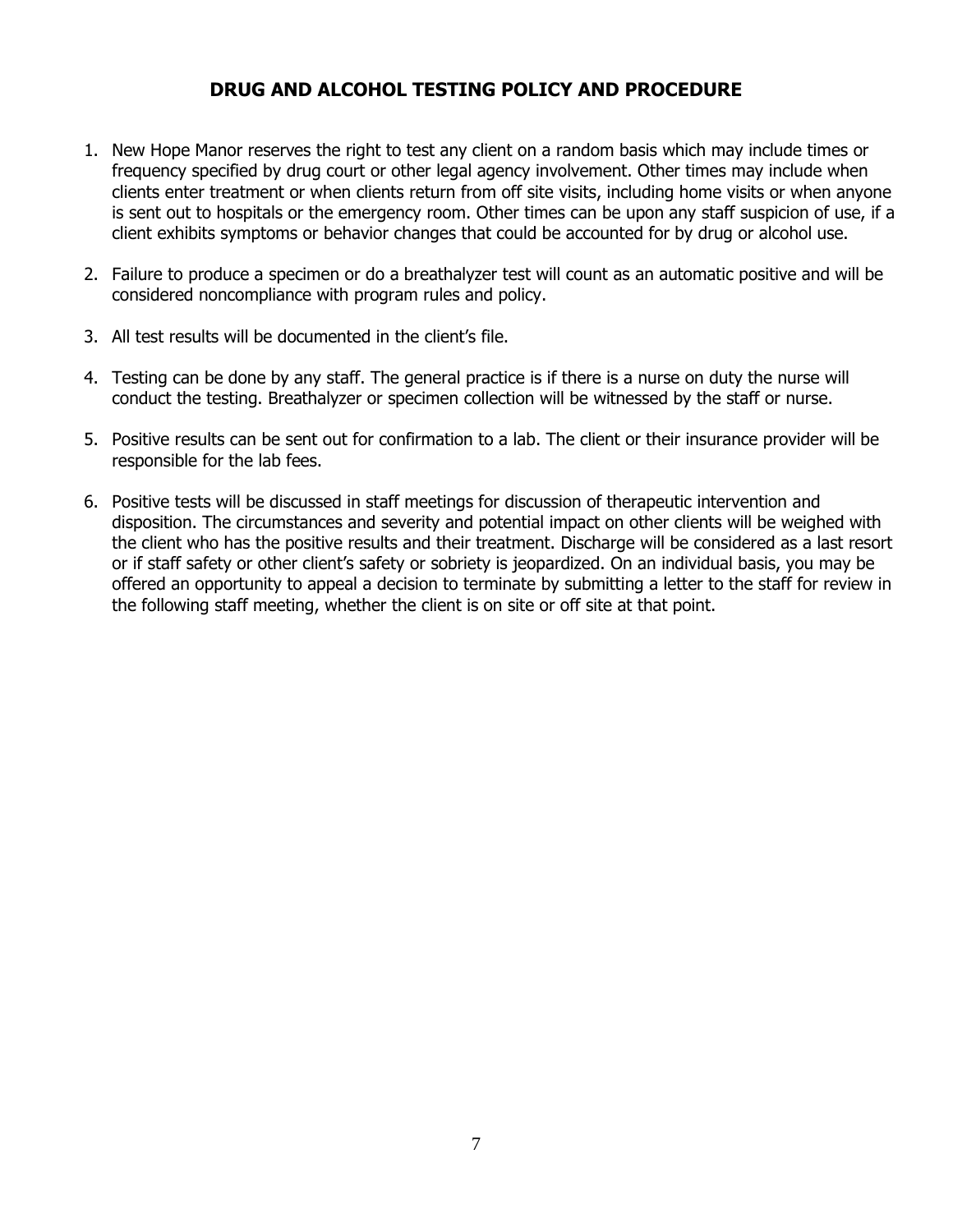# **HOUSE RULES**

House rules are designed to ensure an atmosphere conducive to growth and development, to protect the lives and well-being of all, and to make possible an orderly schedule of activities.

# **Rules:**

**Responsible Concern** – As a member of the New Hope community, you are expected to be concerned about the lives of others as well as with your own life. It is expected that you will not become involved in any conversation or activity that will hinder your growth and development, or that of others.

Keep material discussed in group in strict confidence. Since you are living in a community, secretive communication or communication that would be injurious to the reputation of others should not be taking place. You are also expected to respect the personal property of others.

**You are expected to follow various procedures** that have been established for the good of the house, e.g. leaving the property, phone calls, obtaining personal items, etc.

You are expected to know and carry out the expectations of the program.

# **The following activities are detrimental to the rehabilitation process, for you and that of others. Involvement in these may result in termination of treatment:**

- a) Use or possession of alcohol or other drugs whether on or off the premises.
- b) Physical violence or threat of physical violence.
- c) Sexual activity, sexual suggestions, or come-ons.
- d) Stealing from other clients or program.
- e) Smoking/vaping on the premises.
- f) Refusing to be searched

**Social Distancing –** You are expected to practice social distancing, maintaining at least 6 feet apart from one another anywhere outside of your room and in the company of another person.

**Masks –** You are expected to wear your mask in any public space.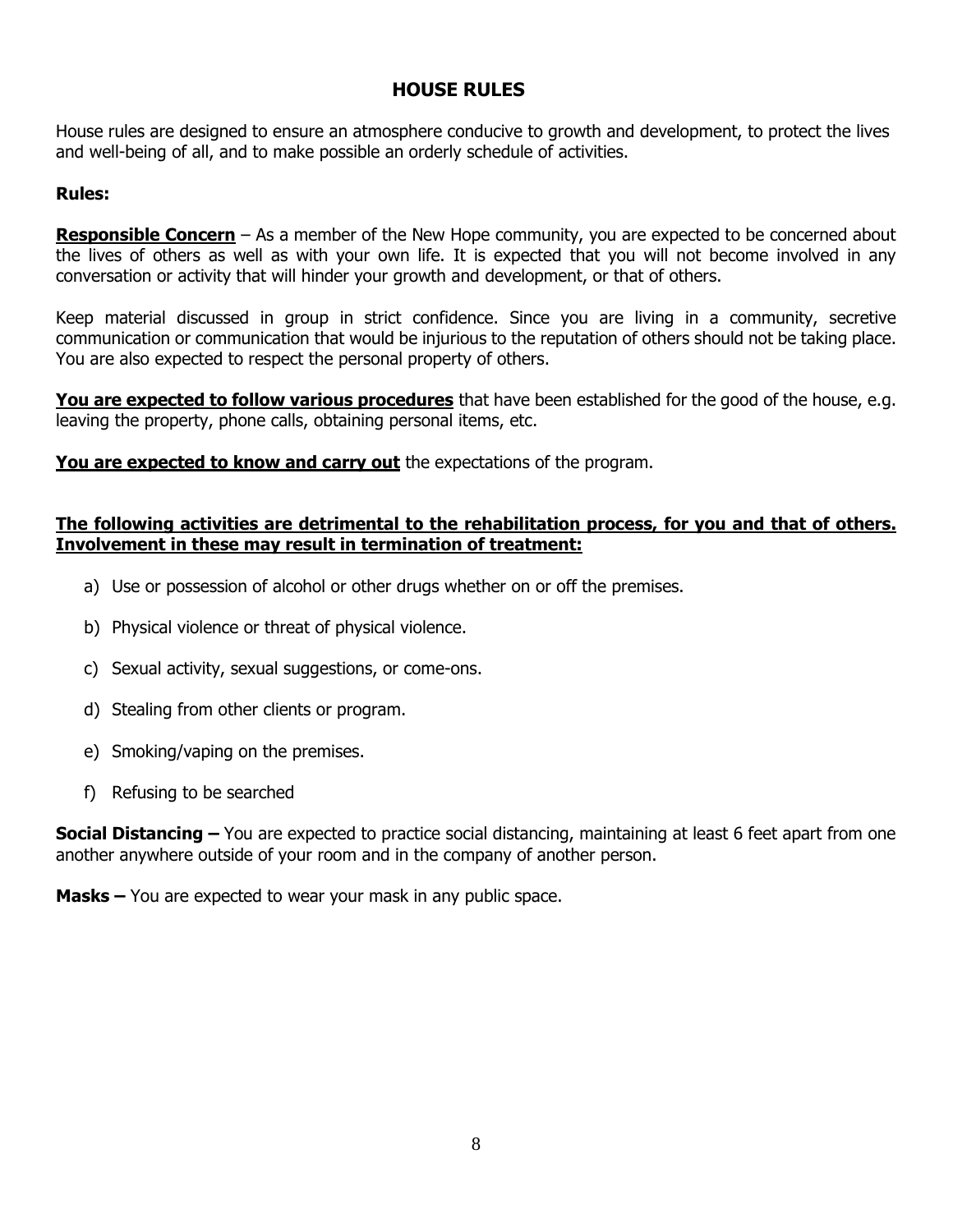# **HOUSE PROCEDURES**

The following procedures are deemed necessary for good order and safety as well as to ensure that the rights and privacy of others are respected.

# **Bedrooms –**

- You are expected to sleep in your own bed.
- You may not enter anyone else's room. Room doors should be open except when you are changing.
- You may not keep food, including candy, in your room. Food, candy, snacks, and beverages may not be removed from the dining room or kitchen.
- Limit your use of hot water to ten minutes when you are showering.
- You may not use or borrow anyone else's possessions.

# **General House Procedures** –

- You may not be in any buildings on the property by yourself.
- You may only be upstairs in your room when it is the allotted time in the schedule, with staff permission or if you have a Nurse's pass.
- You are expected to be inside the house after dark unless you are on the patio until allotted time.
- Only enter the kitchen area if assigned to work there (EXCEPTION to wash your dishes if you are in the mother infant program).
- Keep reference books and magazines in the rooms in which they are stored (e.g. dictionaries, encyclopedias, transportation book, request book, cookbooks).
- Be careful in your use of program property, supplies, utilities, etc. (e.g. turn out lights when you leave a room, keep feet off furniture, close doors gently by using the doorknob, etc.).
- Chewing gum is prohibited.
- Living Room There is no sleeping or putting feet on the furniture in the living room. When in the Living Room, clients should be practicing social distancing as much as possible and wearing masks. Food and drink are not allowed in the living room.

**Obtaining Personal Items** – Anything you need to obtain from your family/support delegate(s), must be approved through your counselor. EXCEPTION – toiletries that are normally supplied by the program.

**Phone Calls** – All phone calls are limited to eight minutes. You may begin making phone calls after you have been here for 30 days, and it has been approved by your counselor. The exception in the first 30 days would be if you have a child. A phone time could then be scheduled.

# **Leaving the Property –**

- You must have permission to leave the property or to leave the group while on any outing off the property.
- When going off the property you must sign out on the sign-out board, while on property you must put your name on the board.
- You must arrange for someone to handle your jobs.
- Notify your teachers or group facilitator in advance if you have permission to be absent from any class. You are responsible to make up any work you missed.
- Keep in mind that you are representing the program. Make sure you do not act in any way that would bring discredit on yourself or the program.
- Whenever you leave the property for any reason, you may NOT take any bags with you.
- When off property with or without a New Hope driver (ie. Court or medical appointments) you are expected to always remain at that location and follow all the rules of New Hope Manor. This is not an appropriate time for visiting with others.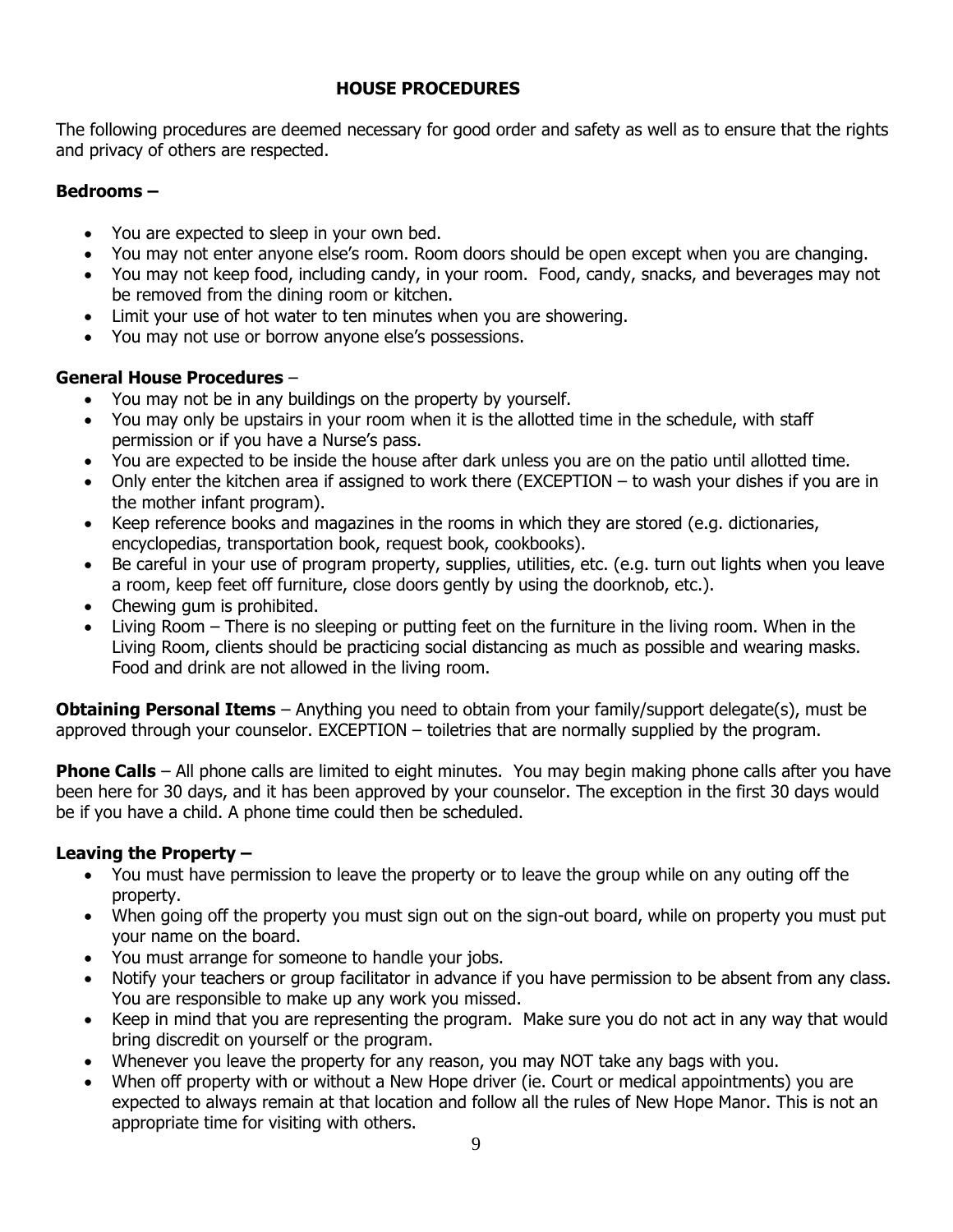**Visiting –**For the safety and welfare of both staff and clients, off property visiting is suspended due to COVID-19 safety measures. On property visits are limited to one hour indoors and one hour outdoors with prior staff approval. Designated times and places of visiting are documented for all staff. After thirty days, virtual and in person visiting may occur with family members/sober supports. This will be coordinated with your primary counselor and the treatment team.

**Various jobs, requests, privileges, and other activities** have associated written policies and procedures that you are expected to follow. See staff for any questions.

# **Receiving Special Occasion Gifts**

Clients can receive two holidays/birthday gifts from family members. Each item on the list below counts as one gift. Gifts Funds should not exceed \$25.00. Food items, gourmet gift baskets, candy, gum, coffee, tea, and edible items are prohibited.

Approved items are:

- Shirt
- Pants
- Undergarments
- Hair Accessories
- Journal
- Writing Paper
- Hobby Supplies
- Nail Supplies
- Footwear
- Package of Socks
- Package of T-Shirts
- Picture Frame
- Book
- 1 Gift Not More Than \$25.00

#### **Giving Special Gifts**

Clients are permitted to give gifts to immediate loved ones. Clients are not permitted to exceed \$25.00 per person.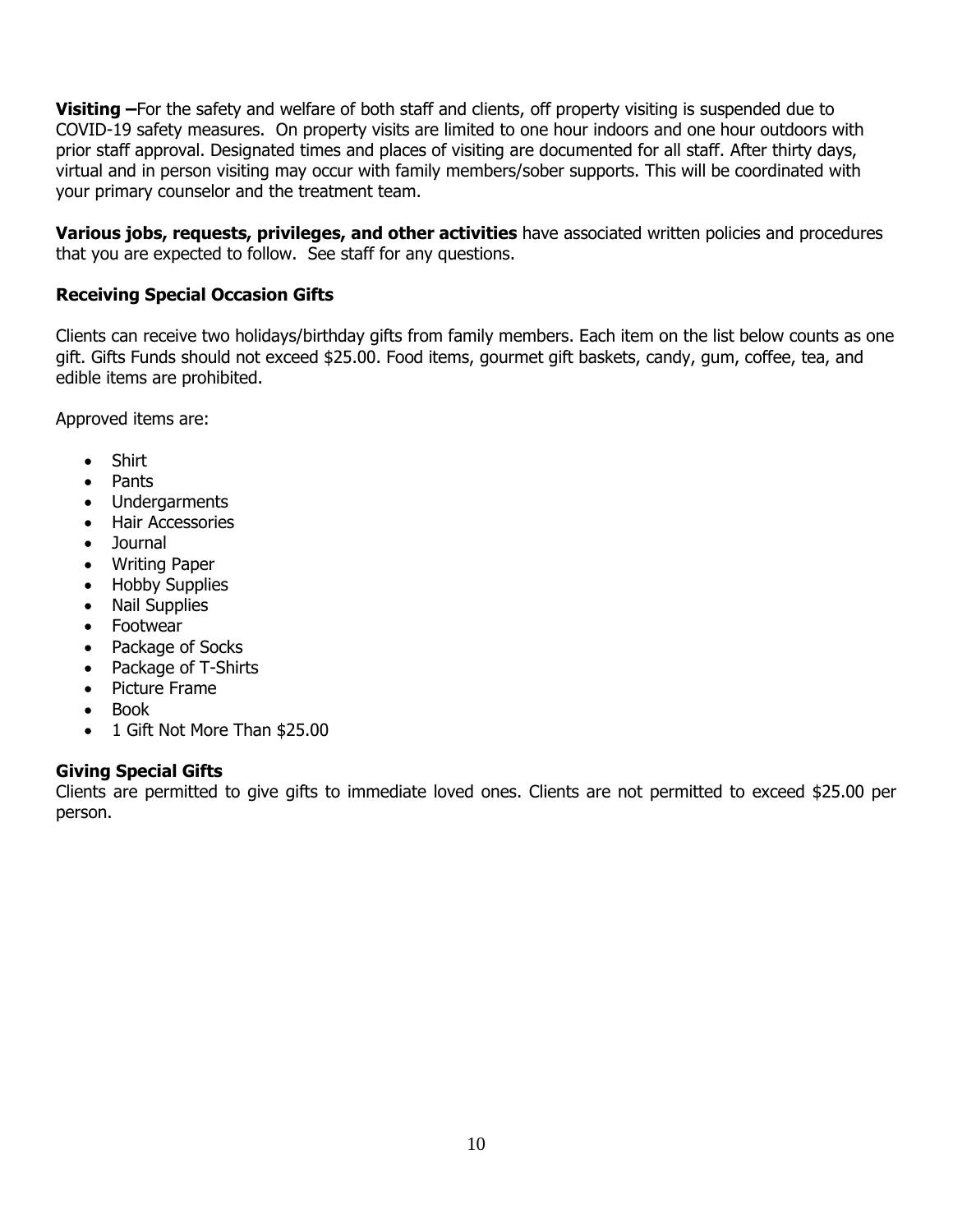# **DRESS CODE**

# Personal Hygiene

How we take care of ourselves on the outside reflects how we feel about ourselves on the inside. Personal hygiene is important to your recovery and your self-esteem. Please take good care of yourself. Shower daily, brush your teeth, brush your hair neatly, wear deodorant, etc.…Toiletries should be stored in your locker.

# Undergarments

Appropriate undergarments should be worn always.

# Pajamas

At bedtime, pajamas need to be worn. There is no sleeping without pajamas. If you are out of bed, footwear should be worn. You can be in your room without a robe but must have one on in any other area of the building between 7pm-7am.

# Coats/Jackets/Sweatshirts

Coats should be worn outside when the weather is cold but may not be worn inside.

• You may wear hooded sweatshirts to school and meals but please do not have your hood up.

# Shoes

Shoes or slippers (with a back) need to be worn always.

- Recreation shoes should be flip-flops for the pool only or sneakers that are tied. Sneakers should have a closed-toe and no open back.
- Sneakers need to be worn in the kitchen and for morning work floor always.

# Clothing

In general, your clothing should match the occasion and the activity in which you are participating. Your clothing should reflect how you want the world to see you.

# **For non-government appointments, Department of Social Services, home visits and medical appointments:**

• You are expected to look clean and have presentable dressing for the occasion.

# **For School:**

School clothing is less formal; however, those preparing for employment should begin working on a work wardrobe.

- Tops appropriate for school are dress shirts, dress sweaters, shirts without writing or a dressy sweater
- Bottoms appropriate for school are skirts (no shorter than fingertip length), a sundress, dress pants, crops/capris ,leggings or jeans (well-fitting – this means not low cut, not tight, no underwear showing when you bend over; you can put your hands in your pockets when they are on your body; you can easily button and zip them up).

# **For Recreation:**

- Sneakers are appropriate for recreational activities
- Shorts, yoga pants, basketball shorts or sweatpants. If wearing shorts, they need to be an appropriate length
- T-shirts or sweatshirts
- Appropriate bathing suit for the pool. Swimsuits should be appropriate.

# **Jewelry**

• Bracelets, earrings, and necklaces may be worn with no limit in numbers. Please remember to utilize your locker to store your jewelry.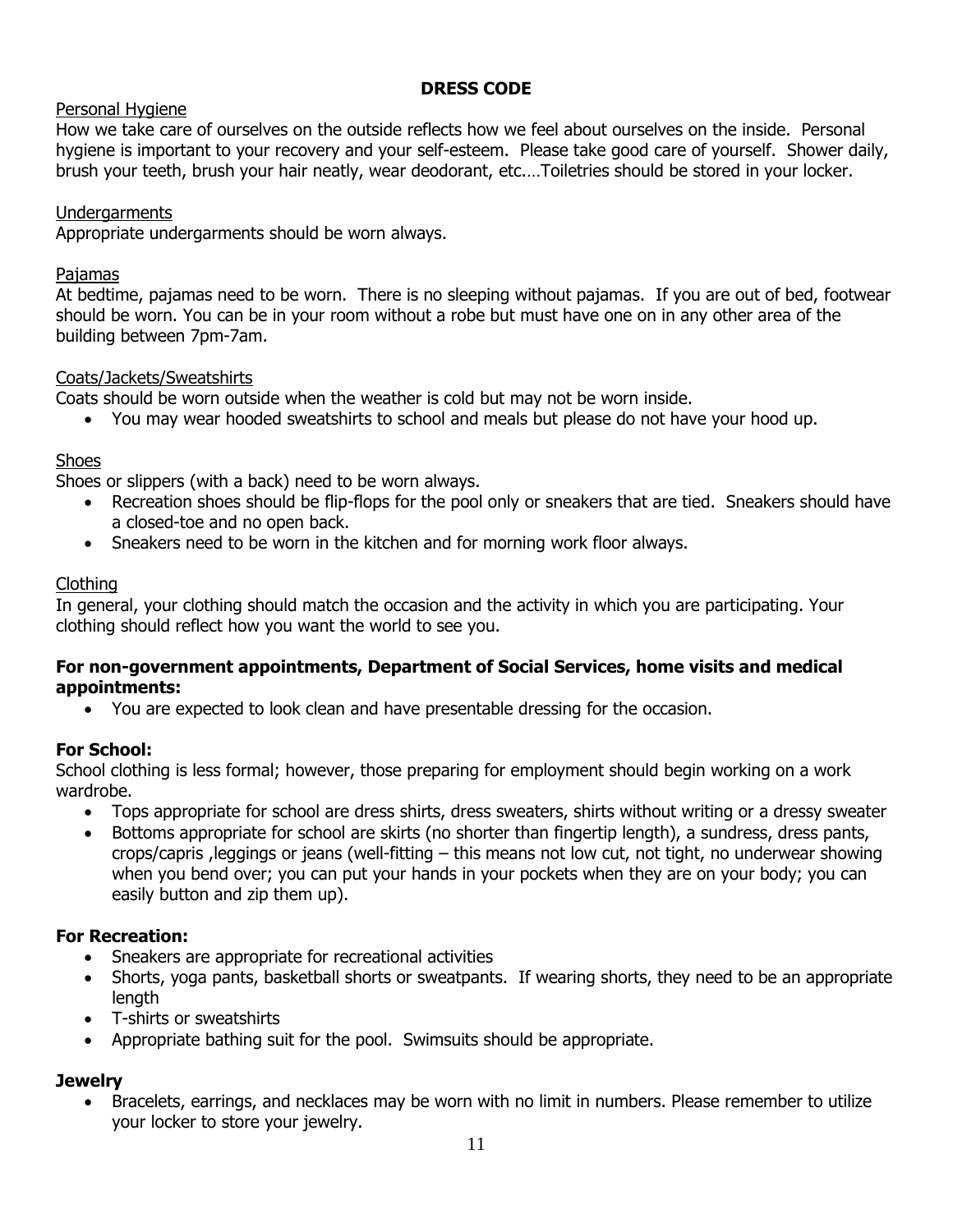The Following clothing items are not allowed under any circumstances

- Halter, tube tops or midriff length tops
- Shorts/dresses shorter than fingertip length
- Bandanas
- Clothing that can be seen through
- Advertising of drugs/alcohol, inappropriate or offensive language and /or images

# **At any point staff may ask you to change if the clothing you are wearing is inappropriate.**

# **PERSONAL ITEMS**

You will be expected to follow the programs allotment policy and not go over with your allotment. Any clothing over your allotment will be stored in your personal belongings in the basement.

You will be provided two lockers for the security of your personal items. Staff is not responsible for the security of your items. All items not secured in your provided locker are your responsibility.

After leaving the program, any personal items that remain must be picked up or arrangements made within 30 days of leaving. After 30 days, any remaining items will be donated to the program or disposed of.

# **WHAT WE EXPECT FROM YOU**

You will be expected to follow the House Rules and take an active part in your therapy.

We do not expect perfection, but we do expect progress. People who are successful at making changes move themselves through several "Stages of Change." There are nine important "Processes of Change," or tools that you can use to move yourself through these stages.

New Hope Manor staff will not do your work for you. They will not "fix" you, like an auto mechanic might fix a car. We will work with you, not harder than you. It is self-determination and perseverance that will lead you on this journey through self-realization.

We expect that you will take your therapeutic and group work seriously, and that all assignments will be handed in on time. We will be honest with you, and we expect that you will be honest with us.

#### **INFORMED CONSENT**

New Hope Manor expects your informed consent for all the program's policies and procedures. You are entitled to know all the details of our treatment approach, so you can decide, with your intelligence, to fully participate in our program.

We expect that you have carefully read and agreed to all the documents and consents you signed upon admission. You should understand that as a client of New Hope Manor, you will be asked to submit to random drug and alcohol testing and any failure to produce a specimen will count as an automatic positive as per the policy included in the Handbook. You have received the client bill of rights within this Handbook. It is your responsibility to read and understand the confidentiality regulations which govern your treatment here at New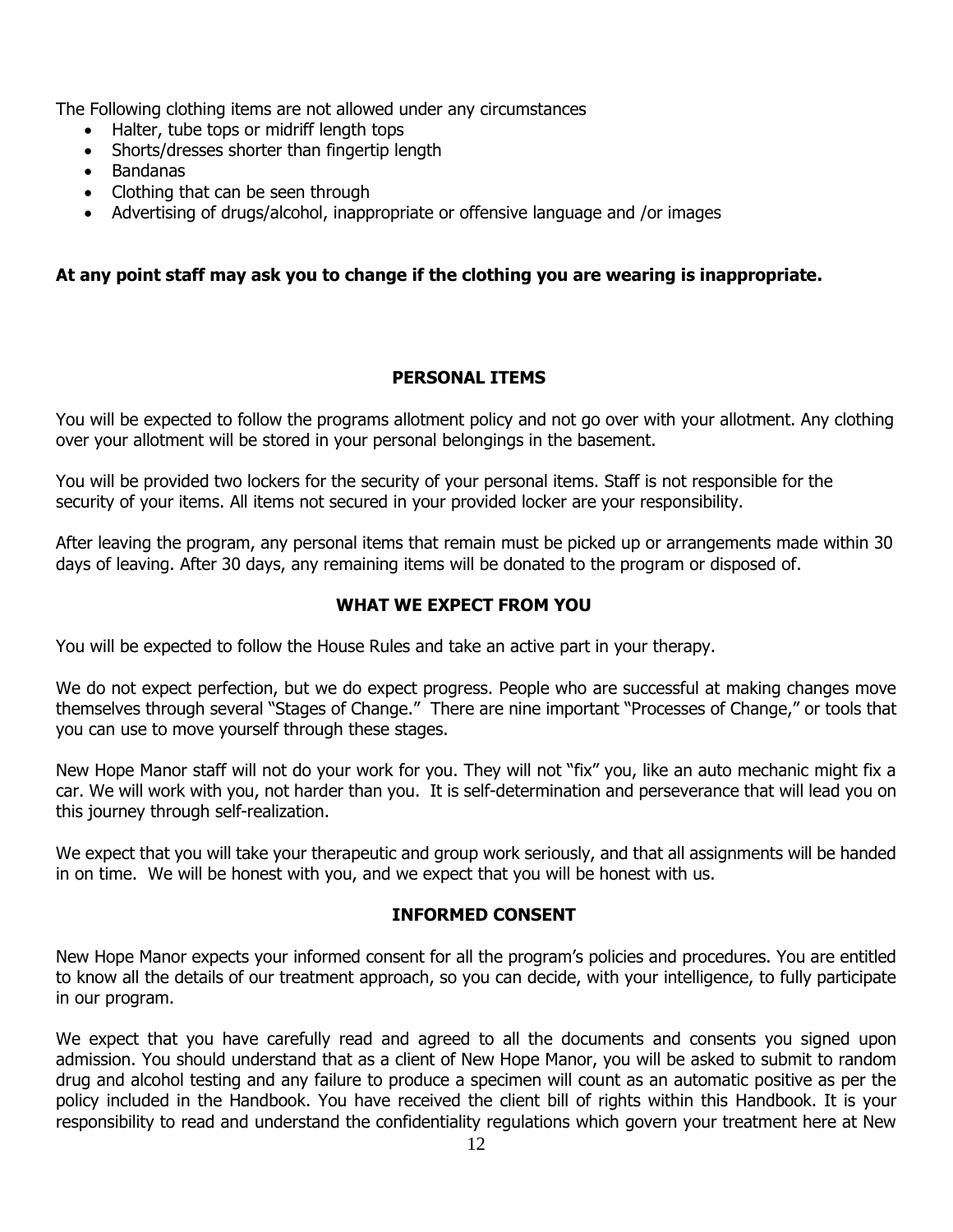Hope Manor. As a recipient of the client handbook, you have received a schedule of events, staff directory, rules and expectations of the program as well as general concern procedures among other items needed as a New Hope Manor client. You will also receive a statement every month of your financial account.

We reserve the right to terminate your treatment. If you are terminated, the reasons will be stated to you and you could have the opportunity to appeal this decision.

Your participation in the program is voluntary. We will work with you on an appropriate referral if your situation changes. If you decide to leave New Hope Manor against clinical advice, we will ask you to speak with your counselor first. S/he will help you consider all the consequences of a decision to leave, including risks to yourself, your legal status, and your status with social service.

# **GENERAL CONCERN PROCEDURE**

# IF YOU HAVE CONCERNS WHICH ARE OF A NON-MEDICAL NATURE,

# PLEASE DO THE FOLLOWING:

- 1. Explain your concern to your counselor or any clinical staff member on duty. If your concern is of a therapeutic nature (a counseling issue), please wait to discuss the matter with your Primary Counselor. If you wish to speak to your counselor, please write a brief note to your counselor to be put in their mailbox. If your Primary Counselor is out or on vacation, feel free to speak to available clinical staff.
- 2. If you still think your concern has not been fully addressed, submit your concern in writing to the Clinical Supervisor specifically stating what the problem is and how you have already tried to solve the problem or address the concern.
- 3. If you are not satisfied after these steps, submit your concern in writing to the Assistant Executive Director and then to the Executive Director who will discuss the concern(s) with you. The receptionist on duty will forward your concern to the Executive Director.
- 4. If you still need help and you have read "OASAS Client Rights and Responsibilities," contact the Client Advocacy Unit at 1-800-553-5790.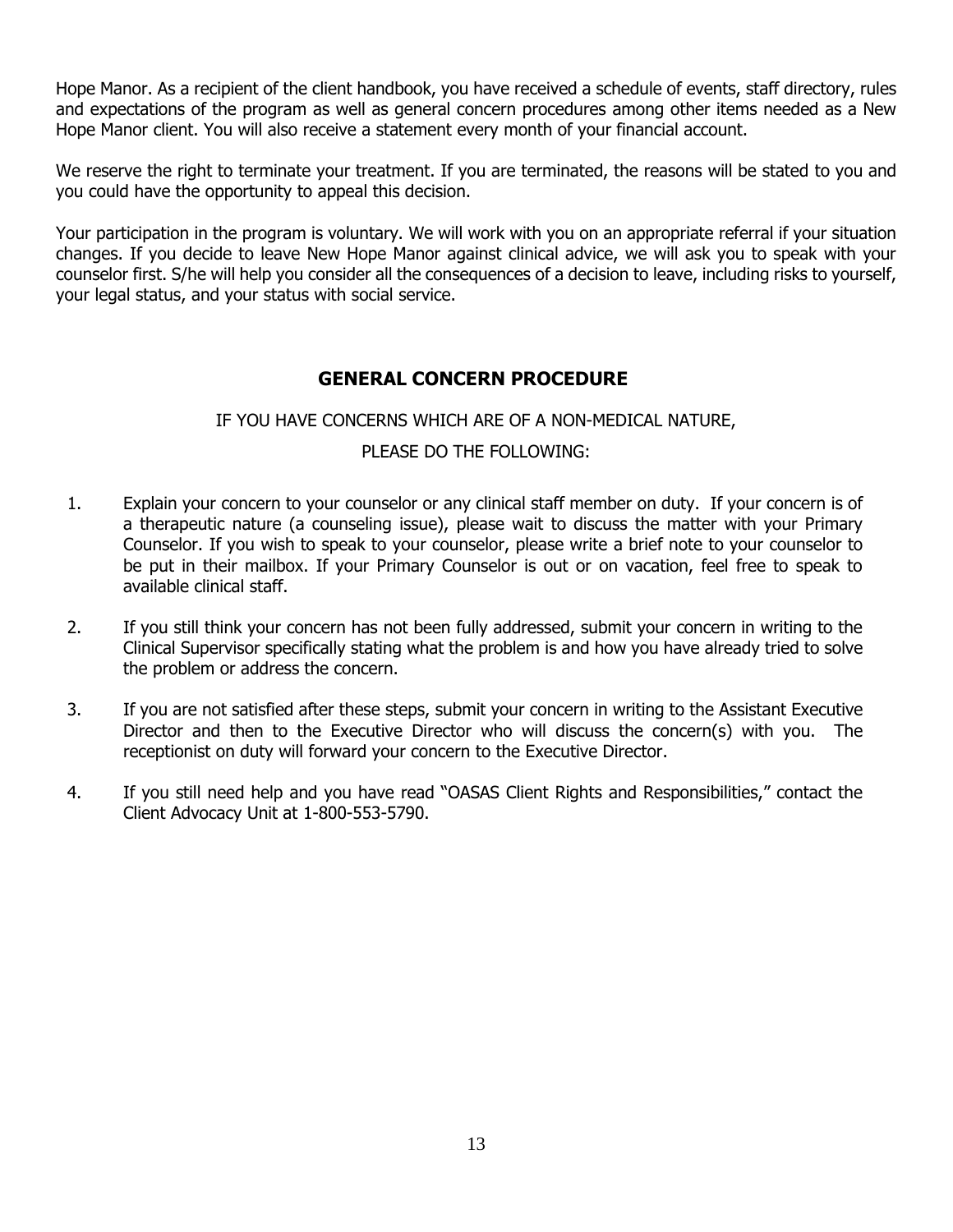# **TRANSPORTATION POLICY**

New Hope Manor facilitates transportation for clients to medical appointments, court appearances and child visits.

Client medical appointments go through MAS (Medical Answering Service), whose rules and policies we must follow. Medicaid often limits options of medical providers to those within a certain geographic range. Clients are drug tested upon return from any medical appointment arranged through an outside service. Clients are expected to follow program rules and policies on all trips and report any inappropriate behavior by drivers to staff immediately upon their return. New Hope will follow up on these complaints with MAS and the company in question and keep a log for use in future decisions on which company to request.

Regular court appearances are often required or requested for mandated clients. Wherever possible, New Hope will contact the court involved to request phone or Skype reporting, rather than in-person appearances. When in-person appearances are required, clients will be billed 56 cents per mile, to help offset the cost of the driver salary, fuel, and maintenance on our vehicles. Non-Medicaid eligible medical transportation will also be billed at this rate.

When a client is transported more than 100 miles, the first 100 miles will be billed at the 56 cent rate, and all miles above 100 will be billed at a rate of 28 cents per mile. When New Hope can combine trips of any distance to include more than one person, the cost of the trip is divided by the among the riders.

For court mandated visits with children off New Hope property, New Hope will provide transportation at no charge. We also provide this service at no charge for clients who have no other way to see their children.

NHM generally provides transportation without charge to religious services, for trips necessary to acquire or maintain benefits (Social Services, VESID, WIC, etc.), and trips to doctors, not covered by Medicaid, that are mandated by OASAS regulations.

Medical appointments for clients are scheduled through NHM nursing department. Clients will be made aware of scheduled appointments in advance. Eligible clients will be transported by Medicaid Answering Services (MAS), other clients will use transportation provided by New Hope Manor.

Clients who refuse to leave the facility with the transportation company on the day of their appointments may risk losing transportation services. Clients transported by NHM will lose transportation services after three refusals other than legally mandated appointments.

Clients refusing to go to a scheduled medical appointment will be required to follow the service provider's policy regarding cancellations; this may include paying a cancellation fee.

It is your responsibility to let your group leaders and/or teachers know that you will not be attending due to being out on an appointment.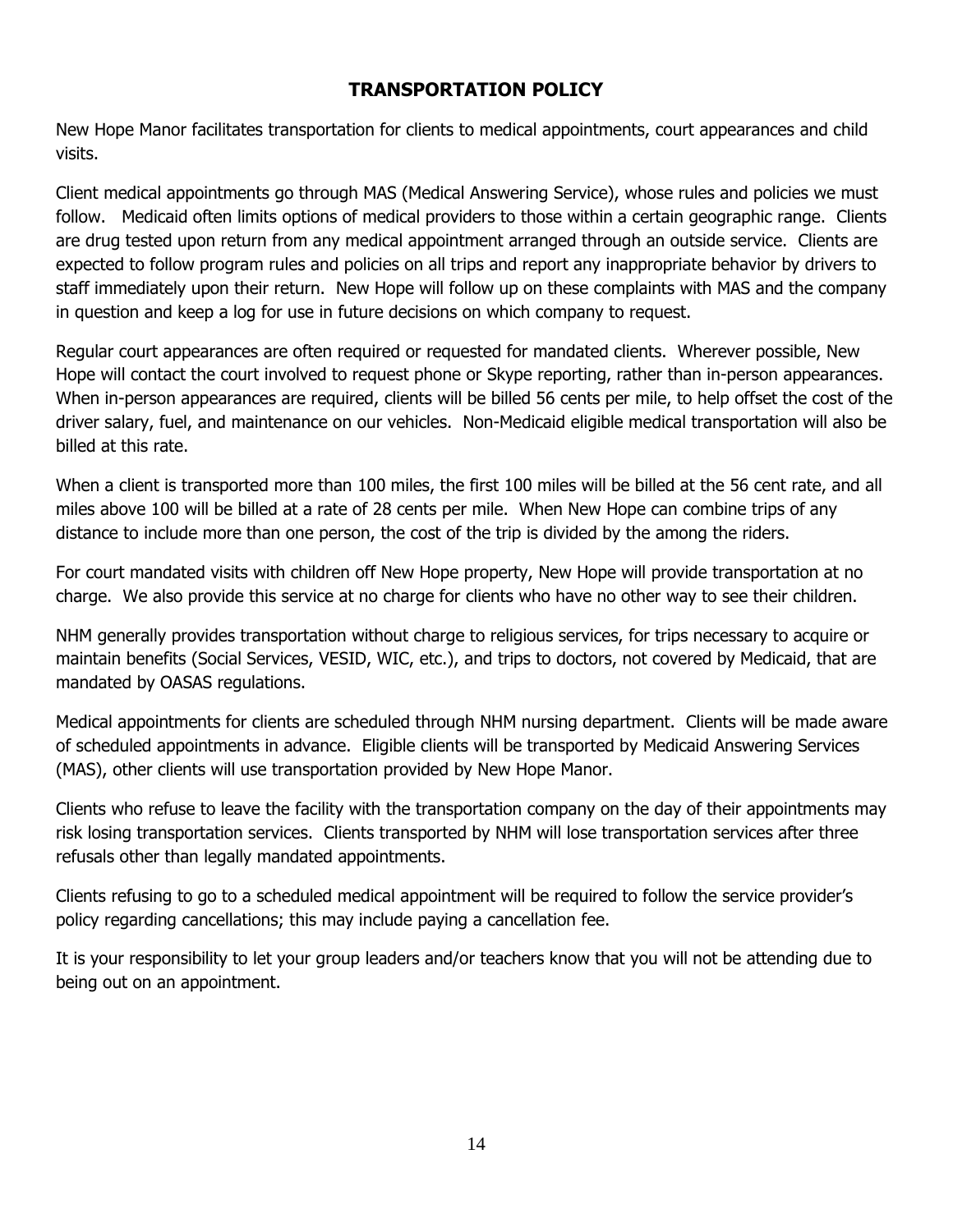# **DISPENSING MEDICATION**

Medication dispensed at medication times only

- $7:15 9:45$  AM
- 12:45 PM
- 4:00 PM
- 7:00 PM

Sick Call

- If you are sick, you must notify the nurse at scheduled medication times
- Only if it is an emergency will you be seen at other times with a written request placed in the nursing mailbox.
- Bed rest will only be given with a doctor's order, with a fever, an injury or with another clear need **decided by the nurse.** You must have a nurse's pass to be in bed. At the completion of the bed rest pass, it is client's responsibility to follow up with nursing.

- When a nurse is not available, staff will provide care and verify your PRN medication by using the MARS sheets

- There should be no talking while in the line or during medication passes
- There should not be more than 4 clients in the medication line.

- You are not permitted to "hang out" in the nurses office and should leave once completed with receiving your medications.

- It is your responsibility to get your medications during the allotted times above. In extenuating circumstances, if you miss the appropriate times, this must be for an approved reason and staff will notify the nurse for you.

# **Staff Checking Times**

For the safety of our clients, staff will be taking client attendance at the following times:

Monday – Friday: 7:45AM, 12:00PM, 5:30PM, 9:00PM and random overnight checks.

Saturday and Sunday: 8:40AM, 12:30PM, 5:30PM, 9:00PM and random overnight checks.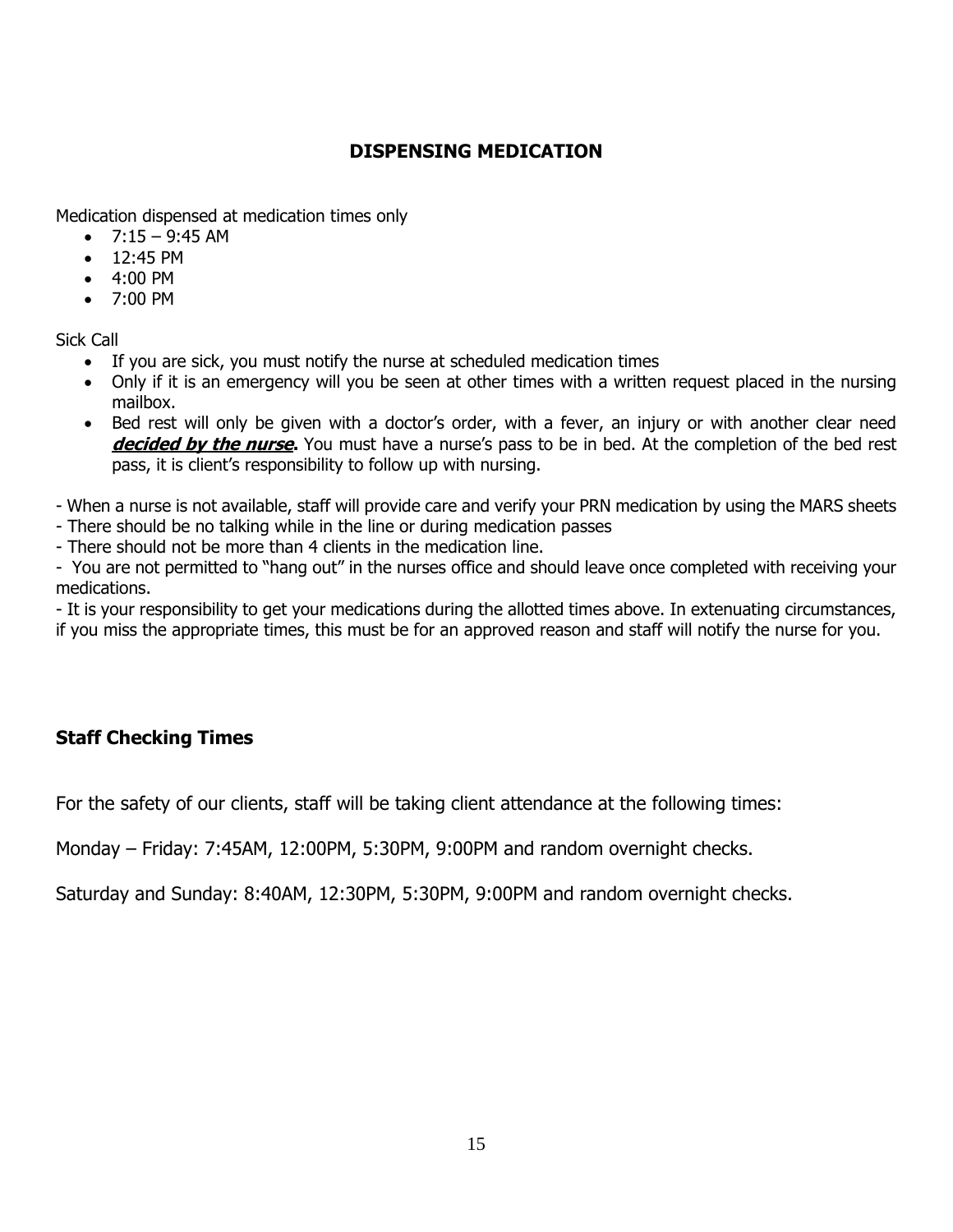# **MASTER CLIENT SCHEDULE MONDAY – FRIDAY**

|                    | Monday                                                                                                                                                                | Tuesday | Wednesday                                          | Thursday | Friday |  |  |  |  |
|--------------------|-----------------------------------------------------------------------------------------------------------------------------------------------------------------------|---------|----------------------------------------------------|----------|--------|--|--|--|--|
| 6:30am             | May wake for shower/Use Wellness Room/Breakfast set-up at 6:45                                                                                                        |         |                                                    |          |        |  |  |  |  |
| 7:15am             | Wake up                                                                                                                                                               |         |                                                    |          |        |  |  |  |  |
| 7:45am             | <b>Breakfast</b>                                                                                                                                                      |         |                                                    |          |        |  |  |  |  |
| 8:15am             | <b>Morning Meeting</b>                                                                                                                                                |         |                                                    |          |        |  |  |  |  |
| 8:40am             | Work Skills Development                                                                                                                                               |         |                                                    |          |        |  |  |  |  |
| 9:20am             | Prepare for Vocational Training or Recovery Groups- Clients may return to their rooms and<br>shower, read, complete therapeutic work and gather supplies for the day. |         |                                                    |          |        |  |  |  |  |
| 9:45am             | Room Checks/Inspections                                                                                                                                               |         |                                                    |          |        |  |  |  |  |
| 10:00am            | Vocational Training / School/Recovery Groups at 10 and 11                                                                                                             |         |                                                    |          |        |  |  |  |  |
| 12:00pm            | Lunch                                                                                                                                                                 |         |                                                    |          |        |  |  |  |  |
| 12:30pm            | Lunch Clean Up / Free Time downstairs only                                                                                                                            |         |                                                    |          |        |  |  |  |  |
| $1:00-$            | Vocational Training / School/Recovery Groups at 1 and 2                                                                                                               |         |                                                    |          |        |  |  |  |  |
| 2:50 <sub>pm</sub> |                                                                                                                                                                       |         |                                                    |          |        |  |  |  |  |
| $2:50-$            | <b>Snack</b>                                                                                                                                                          |         |                                                    |          |        |  |  |  |  |
| 3:00pm             |                                                                                                                                                                       |         |                                                    |          |        |  |  |  |  |
| 3:00 <sub>pm</sub> | Final Recovery Group/Class of the day. May change for Recreation at 3:50                                                                                              |         |                                                    |          |        |  |  |  |  |
| 4:00pm             | Must be downstairs. Recreation- Wellness Room, Walk, MPR, etc.                                                                                                        |         |                                                    |          |        |  |  |  |  |
| $4:50-$            | Free time. May be upstairs in rooms. Must be downstairs by 5:20 and prepared for dinner.                                                                              |         |                                                    |          |        |  |  |  |  |
| 5:20pm             |                                                                                                                                                                       |         |                                                    |          |        |  |  |  |  |
| 5:30pm             | <b>Dinner</b>                                                                                                                                                         |         |                                                    |          |        |  |  |  |  |
| 6:00pm             | Free time. Kitchen Crew may go upstairs to freshen up until 6:30. Treatment work, reading,<br>exercise, outdoors, etc. News on TV                                     |         |                                                    |          |        |  |  |  |  |
| 6:30pm             | Free time. May be upstairs in bedrooms. Must be downstairs prepared for Quiet Time.                                                                                   |         |                                                    |          |        |  |  |  |  |
| 7:00pm             |                                                                                                                                                                       |         | Quiet time. Friday- Beautification through 9:50pm. |          |        |  |  |  |  |
| 7:50pm             | <b>Snack</b>                                                                                                                                                          |         |                                                    |          |        |  |  |  |  |
| 8:15pm             | May go up to bed, watch TV in living room or multipurpose room.<br>Bedtime Sunday- Thursday 10pm<br>Friday & Saturday 11pm                                            |         |                                                    |          |        |  |  |  |  |

- \*\*Friday All straighteners need to be signed out & signed back in by end of beautification.\*\*
- \*\*Kitchen crew & dish team may also go up to freshen-up for 30 minutes when kitchen complete. **Please tell staff when heading up.**
- Clients will receive scheduled individual counseling and psychotherapy sessions as needed. Clients will also participate in individual sessions with the Vocational or M/I Coordinator as needed and/or as applicable. If attending one of these individual sessions, clients are required to inform the group leader for their absence from a group or class.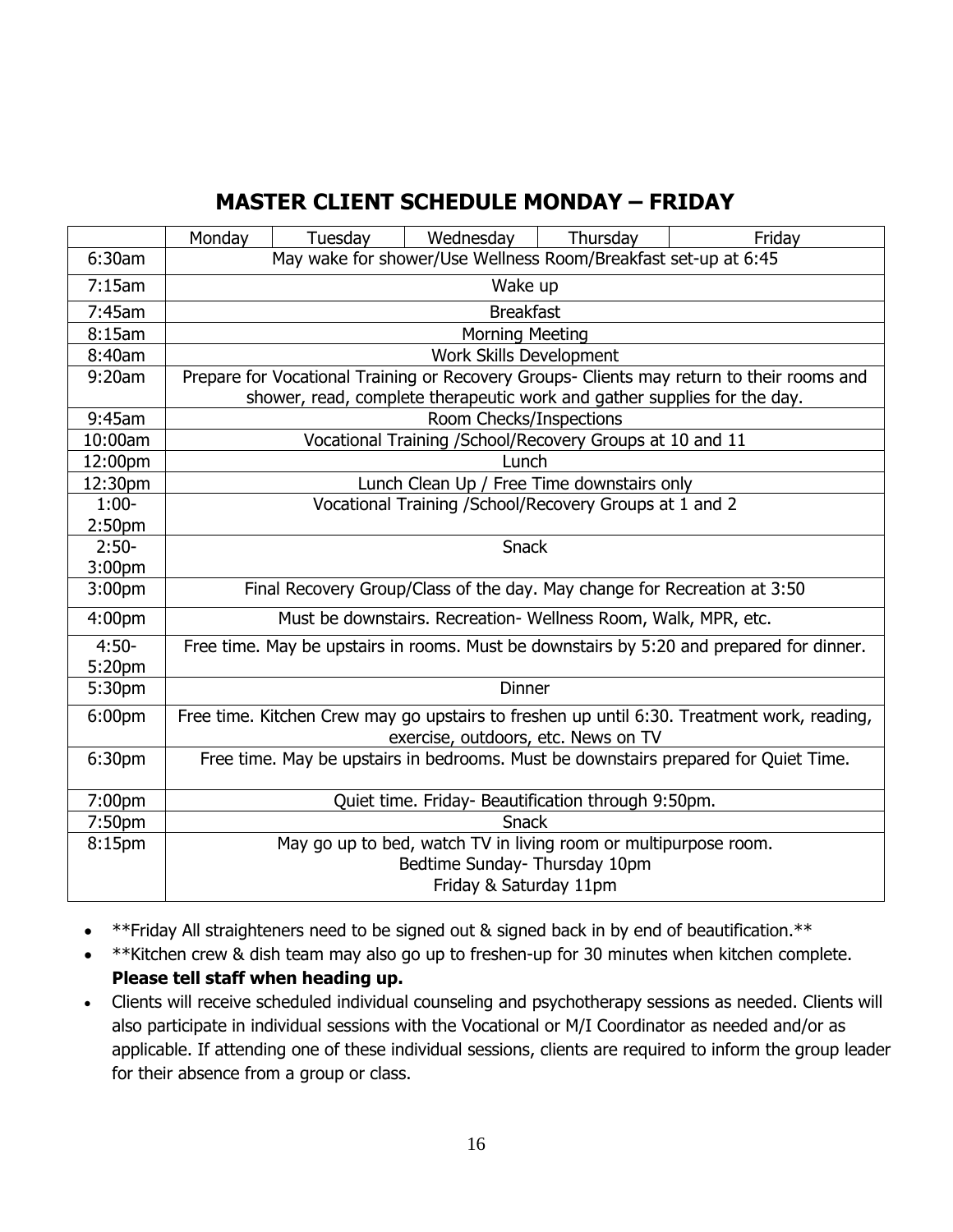# **MASTER CLIENT SCHEDULE SATURDAY**

| 7:55am             | Time to wake up                                                                                                                                                             |  |  |  |  |
|--------------------|-----------------------------------------------------------------------------------------------------------------------------------------------------------------------------|--|--|--|--|
| 8:40am             | <b>Breakfast</b>                                                                                                                                                            |  |  |  |  |
| 9:10am             | <b>Morning Meeting</b>                                                                                                                                                      |  |  |  |  |
| 9:30am             | <b>Work Floor</b>                                                                                                                                                           |  |  |  |  |
| 10:15am            | May go up to freshen up for the day, bring down all essentials you'll need for the day<br>No upstairs until 4:45                                                            |  |  |  |  |
| 11:00am            | Must be downstairs- Free time activities- may craft, read, write, walk, play games,<br>exercise. NO TV                                                                      |  |  |  |  |
| 12:00-             | Free time                                                                                                                                                                   |  |  |  |  |
| 12:30 pm           |                                                                                                                                                                             |  |  |  |  |
| 12:30pm            | Lunch                                                                                                                                                                       |  |  |  |  |
| $1:00-$            | Lunch Clean Up, Free Time                                                                                                                                                   |  |  |  |  |
| $2:00$ pm          |                                                                                                                                                                             |  |  |  |  |
| $2:00-$            | Socialization, Free Time, Recreation                                                                                                                                        |  |  |  |  |
| $4:00$ pm          |                                                                                                                                                                             |  |  |  |  |
| 3:00 <sub>pm</sub> | <b>Snack</b>                                                                                                                                                                |  |  |  |  |
| $3:15-$            | Free Time Continues, Recreation                                                                                                                                             |  |  |  |  |
| 4:45pm             |                                                                                                                                                                             |  |  |  |  |
| 4:45pm             | May go upstairs to freshen up for dinner, bring down all essentials you'll need for the<br>evening! Must be down @5:15                                                      |  |  |  |  |
| 5:00pm             | Free time until dinner                                                                                                                                                      |  |  |  |  |
| 5:30pm             | <b>Dinner</b>                                                                                                                                                               |  |  |  |  |
| 6:00pm             | Free time Activities- may craft, read, write, walk, play games, exercise NO TV May go<br>upstairs @6:00-6:30 to freshen up. Must be down 6:30 prepared for rest of evening. |  |  |  |  |
| 7:00pm             | Rotating Community meeting in Dining Room and Planned Community Activity                                                                                                    |  |  |  |  |
| 7:50pm             | <b>Snack</b>                                                                                                                                                                |  |  |  |  |
| 8:00pm             | May watch TV in Living Room or a movie in Multipurpose Room                                                                                                                 |  |  |  |  |
| 8:15pm             | May go up to bed                                                                                                                                                            |  |  |  |  |
| 11:00pm            | Lights out, Bedtime                                                                                                                                                         |  |  |  |  |

\*\*Kitchen crew & Dish team may go up for 30 minutes. Please let staff know when done in kitchen to freshen up\*\*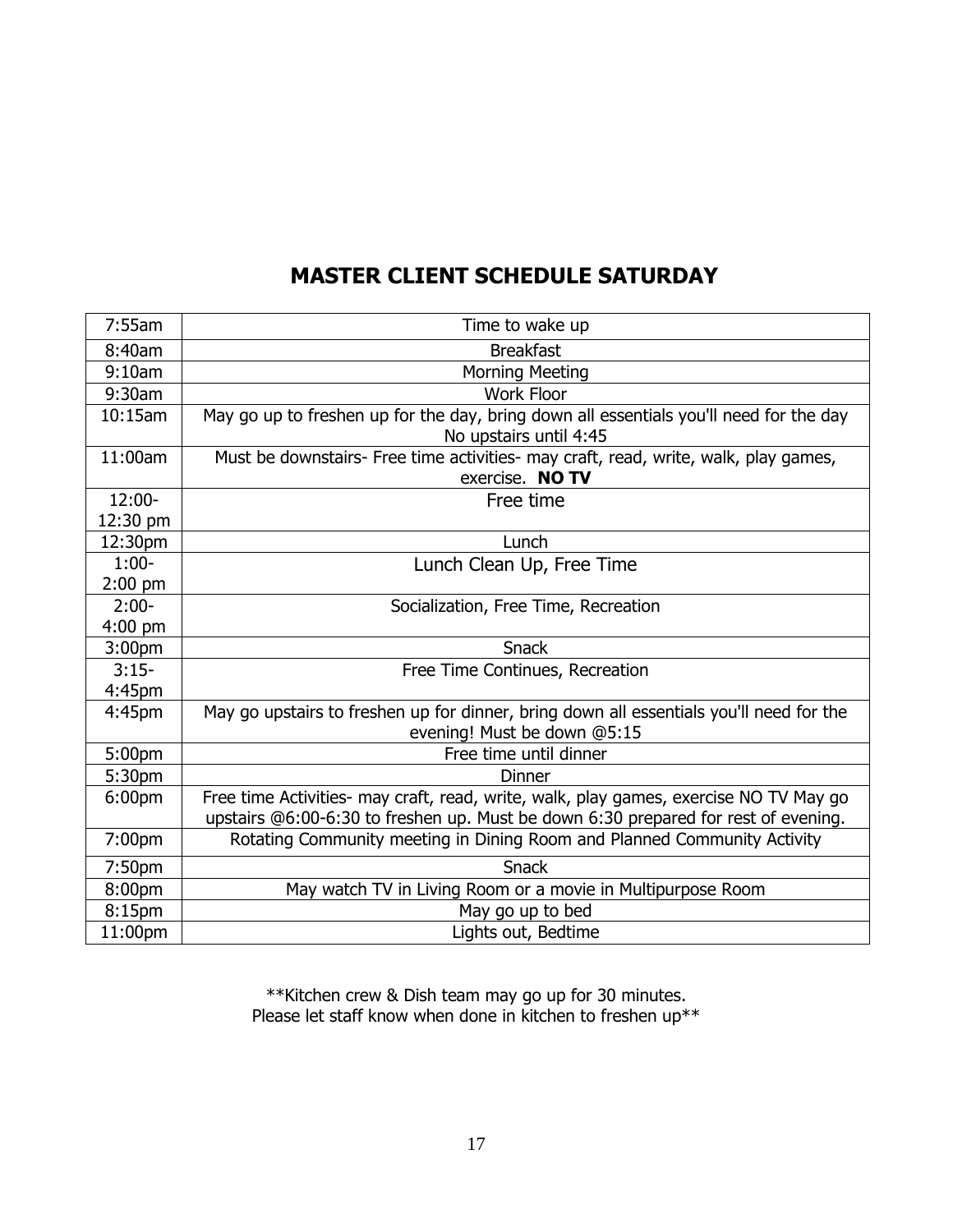# **MASTER CLIENT SCHEDULE SUNDAY**

| 7:55am             | Time to wake up                                                                                                                                                            |  |  |  |  |
|--------------------|----------------------------------------------------------------------------------------------------------------------------------------------------------------------------|--|--|--|--|
| 8:40am             | <b>Breakfast</b>                                                                                                                                                           |  |  |  |  |
|                    | Spiritual Development, may watch Church on TV in multipurpose room or quiet study in                                                                                       |  |  |  |  |
| 9:10am             | dining room                                                                                                                                                                |  |  |  |  |
| 10:15am            | work floor                                                                                                                                                                 |  |  |  |  |
|                    | May go upstairs to freshen up for the day. Bring down all essentials for the day. Must be                                                                                  |  |  |  |  |
| 11:00am            | down 11:45am                                                                                                                                                               |  |  |  |  |
| 12:30pm            | Lunch                                                                                                                                                                      |  |  |  |  |
| 1:00 <sub>pm</sub> | Dish team free time No TV                                                                                                                                                  |  |  |  |  |
| 130pm              | <b>Hobby Sunday</b>                                                                                                                                                        |  |  |  |  |
| 2:50 <sub>pm</sub> | Hobby Sunday may continue or conclude                                                                                                                                      |  |  |  |  |
| 3:00 <sub>pm</sub> | <b>Snack</b>                                                                                                                                                               |  |  |  |  |
| 3:10 <sub>pm</sub> | AA/NA meeting, free time activities, may watch tv, listen to music, socialization, walk,<br>games, read, treatment work etc.                                               |  |  |  |  |
| 4:45pm             | may go upstairs to freshen up for dinner must be down @5;15pm TV off                                                                                                       |  |  |  |  |
| 5:30pm             | <b>Dinner</b>                                                                                                                                                              |  |  |  |  |
| $6;00$ pm          | Dish team, free time activities. No tv. May go upstairs after dinner for 30 Minutes to<br>freshen up. Bring everything down. No one upstairs till bed<br>6:30 mist be down |  |  |  |  |
| 7:00 <sub>pm</sub> | Quiet study                                                                                                                                                                |  |  |  |  |
| 7:50pm             | Snack, may watch tv may go in living room or multipurpose Free time                                                                                                        |  |  |  |  |
| 8;15 pm            | May go to bed or continue with free time or tv time                                                                                                                        |  |  |  |  |
| 8:45pm             | Clients may go upstairs                                                                                                                                                    |  |  |  |  |
| 10:00pm            | Clients upstairs/ Optional Lights Out                                                                                                                                      |  |  |  |  |

\*\*Kitchen crew & Dish team may go up for 30 minutes. Please let staff know when done in kitchen to freshen up\*\*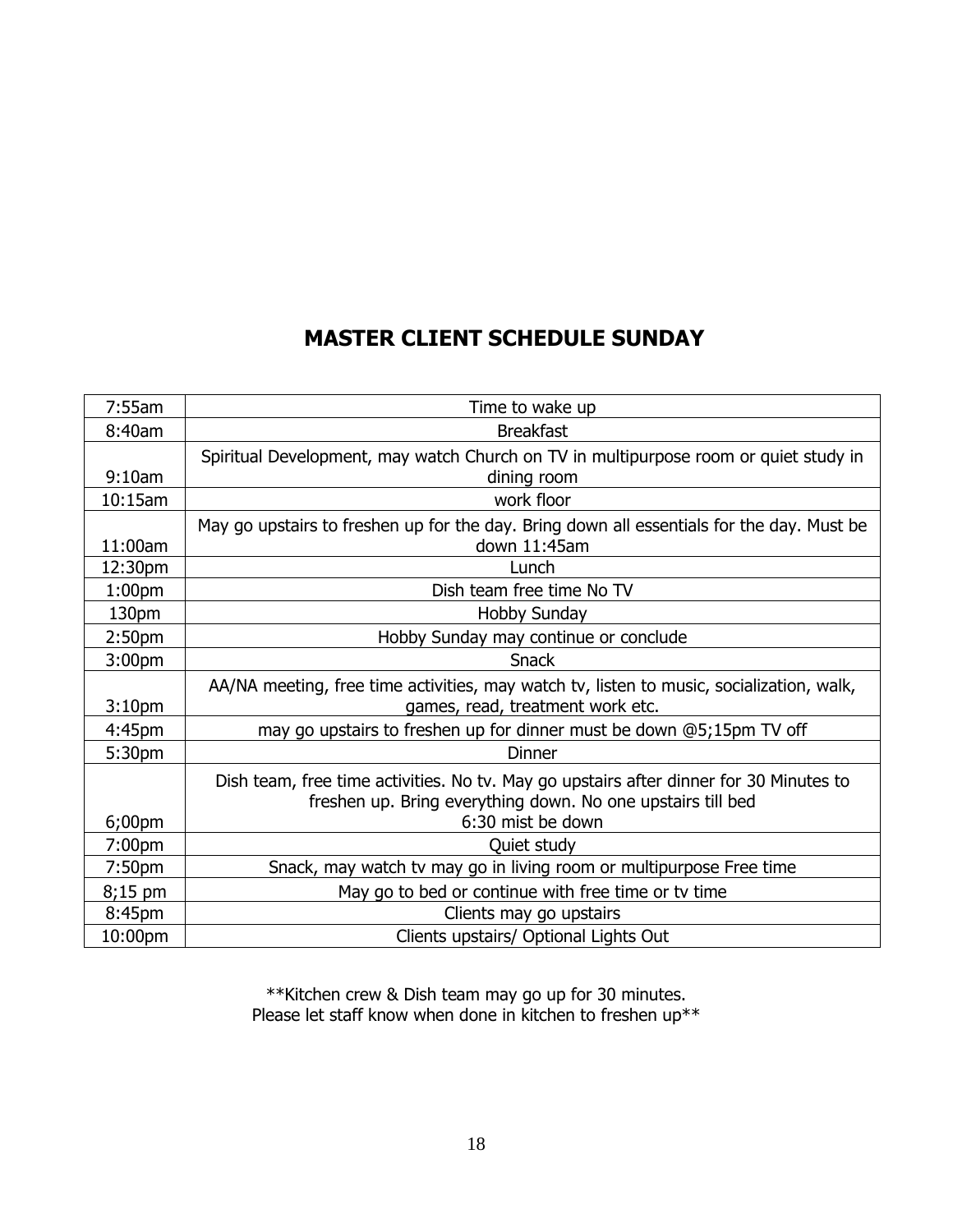# **LAUNDRY SCHEDULE**

| Laundry<br><b>Times</b>                        | <b>Monday</b><br><b>Rooms</b> | <b>Tuesday</b><br><b>Rooms</b> | Wednesday<br><b>Rooms</b> | <b>Thursday</b><br><b>Rooms</b> | <b>Friday</b><br><b>Rooms</b> | <b>Saturday</b><br><b>Rooms</b> | <b>Sunday</b><br><b>Rooms</b> |
|------------------------------------------------|-------------------------------|--------------------------------|---------------------------|---------------------------------|-------------------------------|---------------------------------|-------------------------------|
| $7:30a-$<br>9:30a<br>and<br>$2p-4p$            | 1A                            | 2A                             | 5A                        | 6A                              | 1 <sup>C</sup>                | Stabilization                   | 6C                            |
| $9:30a-$<br>11:30a<br>and<br>$4:15p-$<br>6:15p | 4A                            | 1B                             | 2B                        | 5B                              | 2C                            | 4C                              |                               |
| 11:30a-<br>1:30p<br>and<br>6:30p-<br>8:30p     | 3A                            | 4B                             | 3B                        | 6B                              | 3C                            | 5C                              |                               |

# **All new clients will have their laundry done upon admission. Once clients are moved into the community, they are to follow this laundry schedule.**

- Morning slots are for clients to wash bedding. Afternoon slots allow for clothes to be washed separately from bedding.
- All rooms have 2 hours to wash, dry and fold laundry at each slot. You are not to go over your allotted times.
- All roommates are to go into the laundry room at the same time to put items in washer and then also with dryer.
- If a roommate is out that day and cannot put laundry in they will be given a separate time by staff. If the counselor is unavailable either the clinical director or the program manager can give a makeup time.
- If the roommate had to leave during the scheduled laundry time staff must be notified so that person's laundry can be moved or switched by roommates under staff supervision.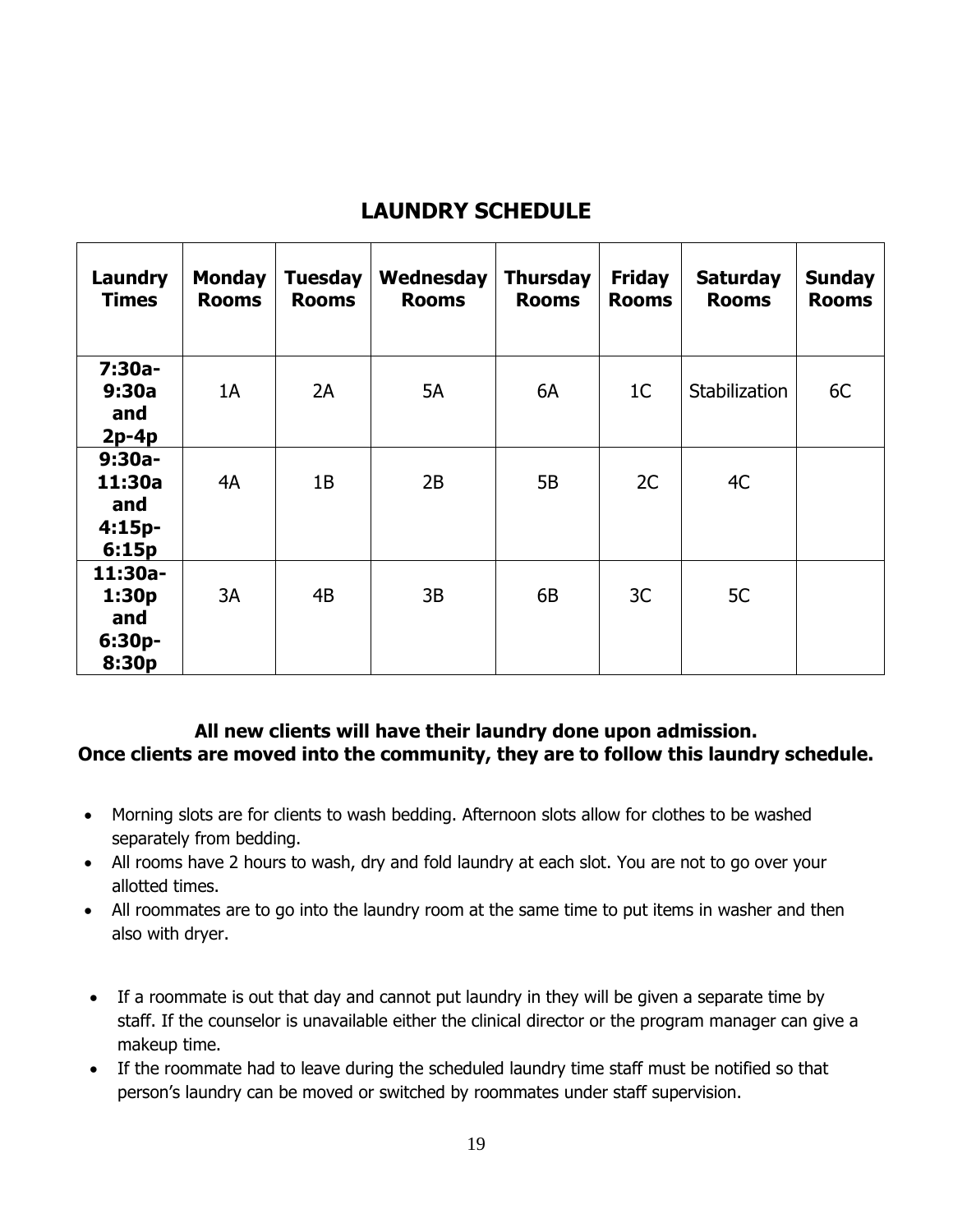• If a roommate is still out after the laundry is dried their clothing will be placed into a laundry bag and in the staff room for pickup when they come back.

# **COUNSELING TOOLS**

All our counseling tools are designed to help you make objective, well-informed decisions about yourself. New Hope Manor offers tools to assist you in completing the task of recovery. You will be looking at the personality, values and attitudes that are relevant to your substance abuse and develop a plan to change. Healthy attitudes about yourself and society are the basis for the types of change that will last outside the treatment setting. These changes make a drug-free lifestyle a realistic goal.

# **GROUP COUNSELING**

# **Daily Topic Specific** → **10:00a-4:00pm:**

Variety of Recovery and Vocational Groups/Classes led by a staff member. A specific topic is assigned to each group with education on the topic and discussion occurring.

#### **SATURDAY**→ **7:00p -8:00pm:**

Saturday night group is composed of the entire house (rather than divided into groups). This group is fashioned much like the self-help topic/discussion meetings. No formal preparation or written assignments are necessary. This group takes place every other Saturday, with the rotating weeks being a planned House Activity.

#### **ADDITIONAL GROUPS:**

Additional groups may be offered to you. Other groups may be available based on the needs of clients. The benefits of groups include identifying with others, analyzing one's self, identifying problems and coming up with a solution, and learning to open up and share with others.

#### **PSYCHOTHERAPY:**

Therapists will conduct psychotherapy as needed on an individual basis. Clients will also participate in weekly group psychotherapy.

#### **CASE MANAGEMENT:**

Each person is assigned a Case Manager who works with her and establishes a treatment plan. You should expect to meet, as needed, with your case manager to discuss progress, obstacles and discharge planning.

#### **PROGRESS REPORTS**

Progress reports are due to counselors weekly. These should be completed during allotted time on Wednesdays at 1pm, and must then be handed in to your counselor. They allow you to assess your progress in various areas of the program, help you to determine your strengths and weaknesses, and aid in relapse prevention. The format to follow for this assignment is located at the end of the packet.

#### **MORNING MEETING**

Morning meeting takes place immediately after breakfast in the dining room. During the meeting, you will be assigned different jobs around the house and are expected to be an active participant of the New Hope Manor community.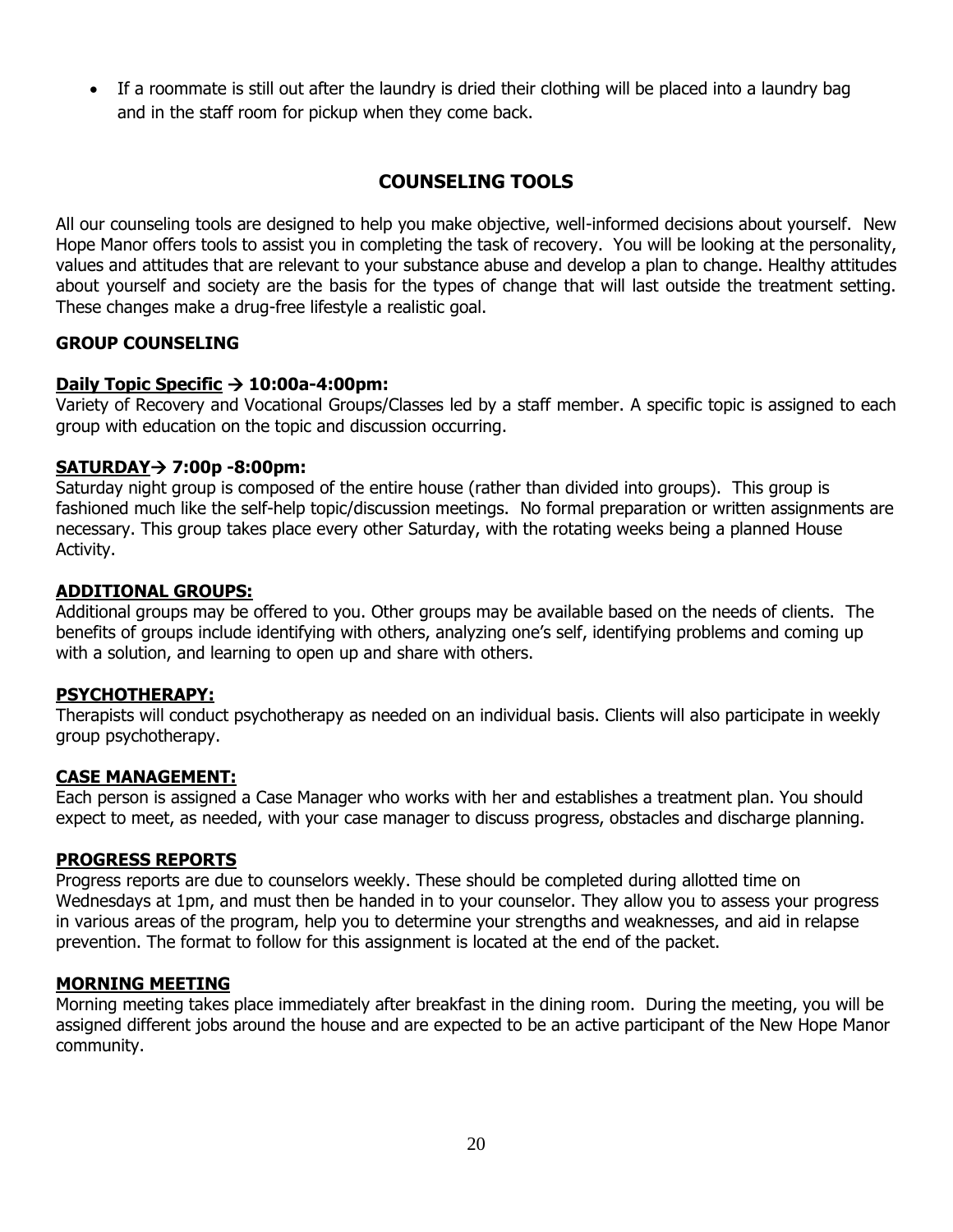# **OTHER SUPPORTIVE SERVICES / TOOLS**

#### **Work Floor**

Development of a healthy lifestyle involves development of a new outlook on the role of work and structure in our society. Everyone is expected to participate in daily housework. Appropriate attitudes and work skills are developed through being a part of Work Floor.

# **Vocational Training**

New Hope does a vocational inventory for each person in the program, which includes discussion of education, interests, skills, and history of employment. Career information is readily available, and a Vocational Counselor is available for individual meetings. Formal job skills classes are offered. The vocational component helps to develop self-esteem, knowledge, work skills, and personal growth, and allows clients to identify goals in this area.

# **Social Services**

Counselors maintain communication with Child Protective Services and other reporting agencies as needed. Financial services will help those wishing to apply for public assistance to cover the cost of care at New Hope Manor.

# **Legal Services**

New Hope allows open access for clients to communicate with applicable legal agencies as needed.

# **Spiritual Development**

Every effort is made to minister to the special spiritual needs of each woman in the program. Other services are made available on an as needed basis. Attendance of services is optional. Due to COVID-19, outside services are temporarily suspended.

#### **Recreational and Leisure Activities**

Outdoor activities are available daily. They are provided to help improve coordination, learn new skills, reduce stress, and improve general physical and mental condition. Leadership skills, sportsmanship and learning to cooperate with a group are additional benefits.

Aerobic exercise is also available daily. Seasonal activities may include basketball, softball, volleyball, kickball, swimming, tennis, bocce, croquet, and badminton.

# **Hobby Development**

Hobbies increase your interest in things you may have never realized you like. Exploration of hobbies gives you the feelings of accomplishment and increased self-esteem. A variety of hobby classes and cultural activities are offered, and those in the program are expected to learn to use free time constructively. Classes are offered in gardening, crocheting, painting, music, sewing, first aid and other hobbies.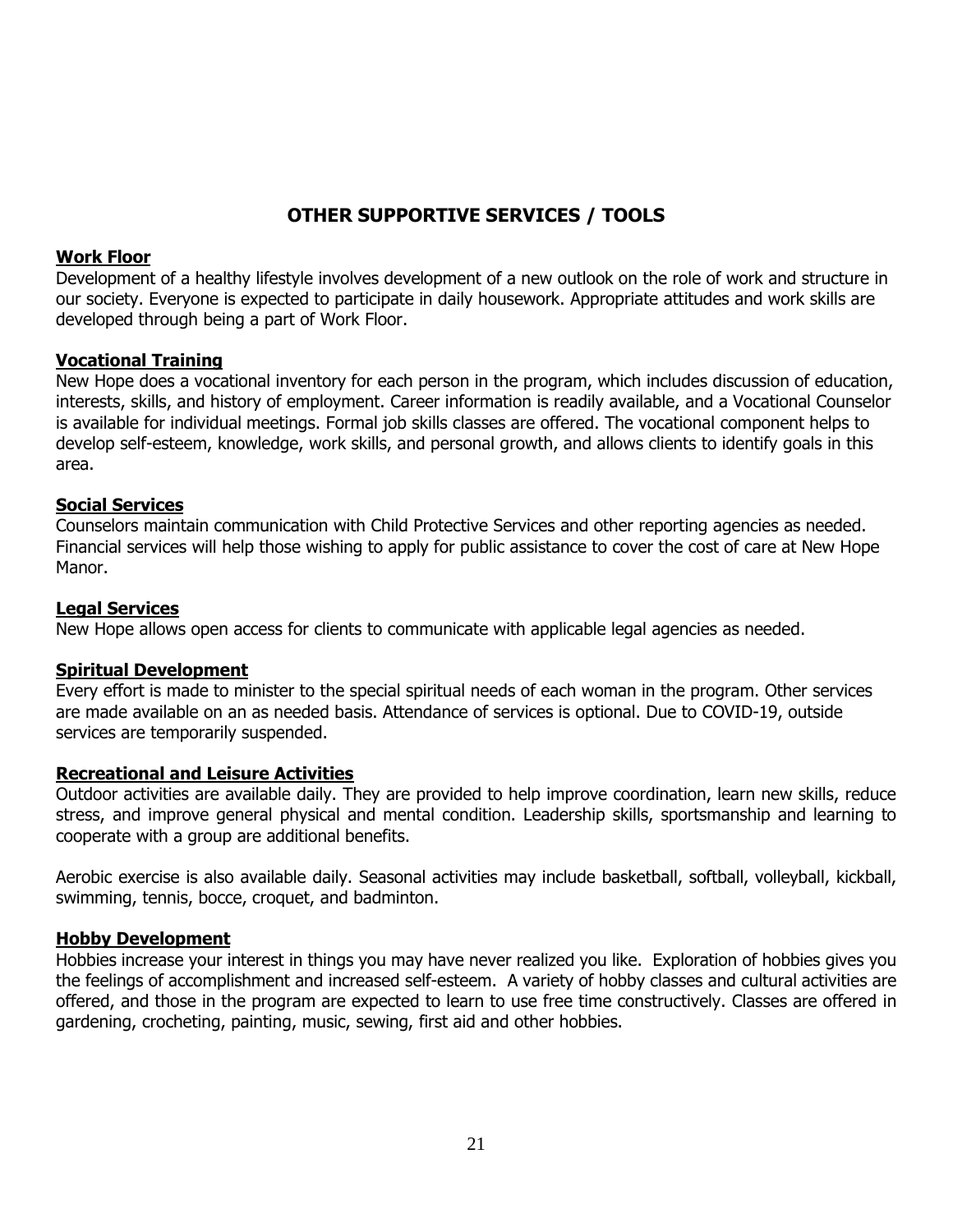# **VOCATIONAL PROGRAM**

Our vocational program is designed to develop critical thinking, problem solving skills and the ability to evaluate objectively. Learning new skills is essential to building new pathways in the brain which help individuals in recovery. Each person learns to work independently and acquire marketable talents. These skills are all essential to the therapeutic process at New Hope Manor.

Vocational training courses are designed to help achieve these goals.

The vocational program is combined with groups which run each weekday from 10AM to 4PM. Clients meet with our Vocational Counselor to choose the types of courses that best meet their individual goals for employment and education.

# **Discharge Planning**

Your journey will not end upon completion of our program. Therefore, it's important to have proper aftercare planning set up before you leave to live a healthy life, free of relapse and fear, while full of happiness and purpose. When it comes to discharge planning here at New Hope Manor, please consider the following:

- The discharge process will begin the first week you arrive. This will involve a discussion with your case manager as to where you might want to live, what kind of services you feel that you need and what resources you would like to utilize upon completion of New Hope Manor.
- **Recovery is a process, not an event**. You will not be given a discharge date when you first arrive. Completion of treatment is decided between your counselor and the Treatment Team based on your engagement in the program and meeting treatment plan goals.
- Housing supportive of recovery and proper referrals to outpatient and mental health services, if needed, will be part of your discharge plan.
- New Hope Manor wants to ensure a successful discharge. For qualifying clients, entitlements, such as DSS, must be in place before a successful discharge takes place.
- While here, your primary focus is to work on you and address the thoughts, attitudes and behaviors that got you here, not on what date you will be discharged.
- As part of successful discharge planning, clients must have at least \$250 saved in their account prior to completing treatment.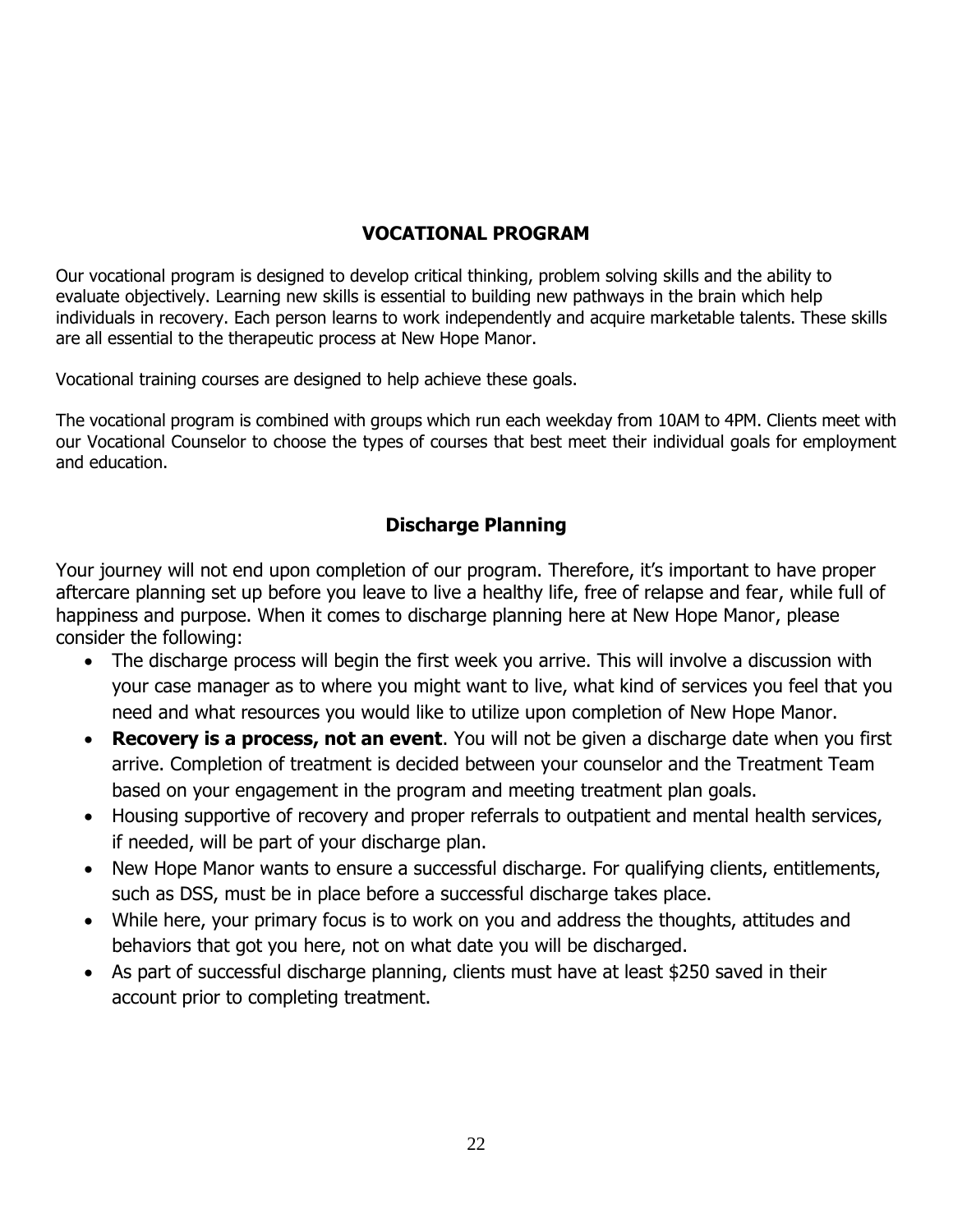# **Journey Towards Self-Realization**

New Hope Manor works with everyone to draw upon their strengths and to aide in making positive changes. At times, clients struggle with the process of setting goals and objectives for their treatment plans that will help them to identify and eliminate behaviors and attitudes that were needed to survive during their time of addiction.

Factors that can influence the speed and ease of a client's progress and their ability to set treatment goals may include; their stage of change, their level of motivation, personality characteristics, their level of trust, trauma within their background, their mental health status, their number of treatment episodes, and other factors. For some clients, completing tasks such as following a schedule may be difficult; while others are able to master this task when they enter treatment. Likewise, some clients can identify goals for recovery; while others struggle and experience frustration in their attempts to become active participants in developing a treatment plan with clear, measurable, and achievable goals. We believe that successful treatment is clientdriven treatment and successful treatment plans are client-centered and client-developed.

To assist clients in developing individualized and measurable goals and to begin developing the tools to become active participants in their own treatment planning; especially for those who struggle with the treatment planning process clients may choose any of the following, which were designed to assist clients in their understanding of what makes a goal measurable and achievable. Each of the following suggestions are measurable (30 days) and achievable in the first 30 days of treatment.

- Follow the schedule: wake-up, mealtime, work floor, class/group.
- Maintain a clean and orderly living space.
- Dress properly for the occasion (work, pool, bed, classes/groups, outings, court).
- Provide group/class leaders a note reflecting any scheduling conflicts when attendance is impacted.
- Maintain positive relationships with peers and staff (no fighting, no raised voice, no physical contact, no romantic relationships).
- Sustain sobriety until the next treatment plan goals are set.
- Remain in treatment without requests to leave the program or primary focus of discharge planning.
- Demonstrate honesty and being open to correction or direction from staff.
- Maintaining mask compliance
- Managing free time in a productive manner

# **PROGRESS REPORTS**

During Self-Assessment group you are asked to write a progress report. This will be turned into your counselor. The purpose of such an assignment is for you to take an honest look at how you are progressing. It is important for you to be honest and truly assess where you are. Make sure to follow the format as listed below.

Write about the degree of your investment in and commitment to a change of lifestyle. This should include a few examples of concrete evidence.

Write about the obstacles which prevent you from investing in or committing yourself to a new lifestyle. This should be very specific and concrete.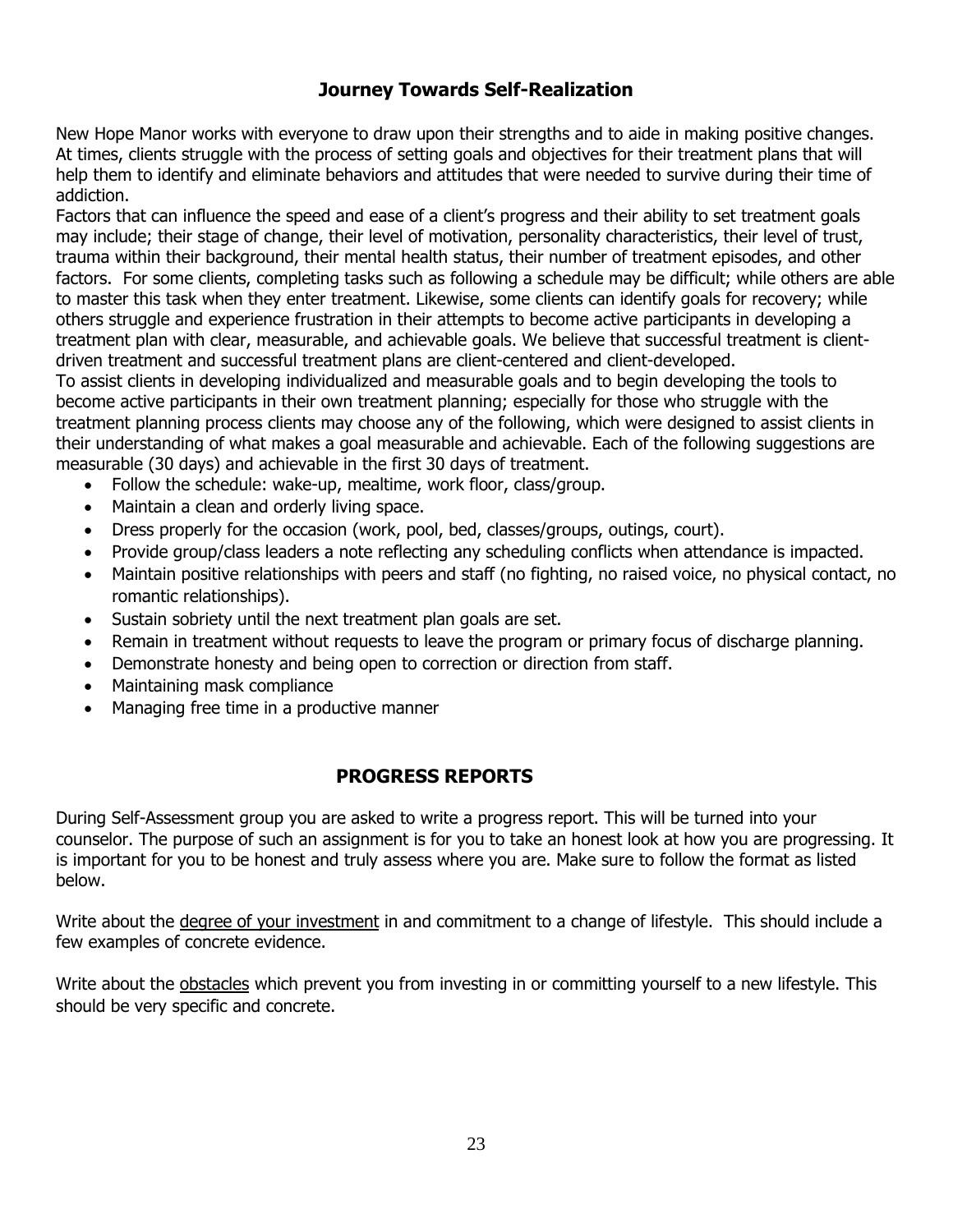Client goals are reviewed with the client during sessions and both client and counselor will determine together when each goal is met and its appropriate to set new goals. New Hope Manor acknowledges the hard work that goes into making changes in a person's life and we would like to recognize each client as she achieves her goals by providing her with additional privileges as she journeys towards recovery.

Every client has an opportunity for virtual visits with friends and family members after the first 30 days of treatment and to make necessary phone calls supervised by their counselor. We recognize the importance of family and social supports in the treatment process. As a recognition for achieving the treatment plan goals, following a Journey focused session, each client will be provided with an unsupervised phone call once a week to an approved family or friend at a scheduled phone time and an on-grounds visit with approved support delegates. The determination on meeting these goals will be discussed by client and counselor during individual sessions and during the treatment planning process. There is no timeline for meeting these goals and this may be achieved at any time during a client's treatment. If the client can't maintain her progress, the phone call privilege will be temporarily restricted.

As the client moves through the recovery process and meets her individualized goals, clients can choose to replace, revise, or close goals that they believe don't apply to their own recovery. Clients are often able to choose goals that apply to their life, but they are often too grand; for example; complete treatment or earn a college degree. They may have difficulty breaking these large lifegoals into measurable short-term goals. To further assist clients in goal setting, any of these goals may be added to a treatment plan (not required), along with other individualized goals that the client wants to set. Clients are encouraged to choose 3 of these goals; as each one demonstrates their engagement in the treatment process, is short-term, is measurable, and will provide the client with a feeling of success once it is achieved, which in turn demonstrates to the client the importance of setting both long and short term goals. If the client feels 3 other goals are more suitable for their treatment, they can add them to their treatment plan and request the goals identified be approved for additional privileges once they have been met (not all goals are suitable; as they may not demonstrate the level of responsibility needed on the client's part that matches the privilege).

• Evidence of actively working on a treatment plan goals. Paying particular attention to the attitudes and behaviors the reoccurred during the client's Life Unmanageability assignment.

 • Communicate in a tactful and empathetic manner towards peers and staff members, including avoiding language that will be inappropriate for the workplace, social situations, and around children (obscenities/profanities).

•Participate in house activities, and projects, including organizing and taking lead running a Hobby Sunday activity.

• Provide support to a new client by becoming a Big Sister acting as a positive role model in the community.

As a recognition she will be provided one additional phone call or one additional zoom call. If the client can't maintain her progress or does not follow program policies, the privilege will be removed.

At the time of the third treatment plan, clients are more experienced in setting and meeting individual goals and have gained experience with short-term measurable goal setting. They are ready to begin the process of greater interaction with the larger world around them but may still need help in verbalizing and setting their goals. Clients may choose to participate in any of the following activities (or none) and to make these parts of their future treatment plans. If the client feels 3 other goals are more suitable for their treatment, they can add them to their treatment plan and request the goals identified be approved for additional privileges once they have been met (not all goals are suitable; as they may not demonstrate the level of responsibility needed on the client's part that matches the privilege). Goals should be identified in the treatment plan.

• A written comprehensive Relapse Prevention Plan.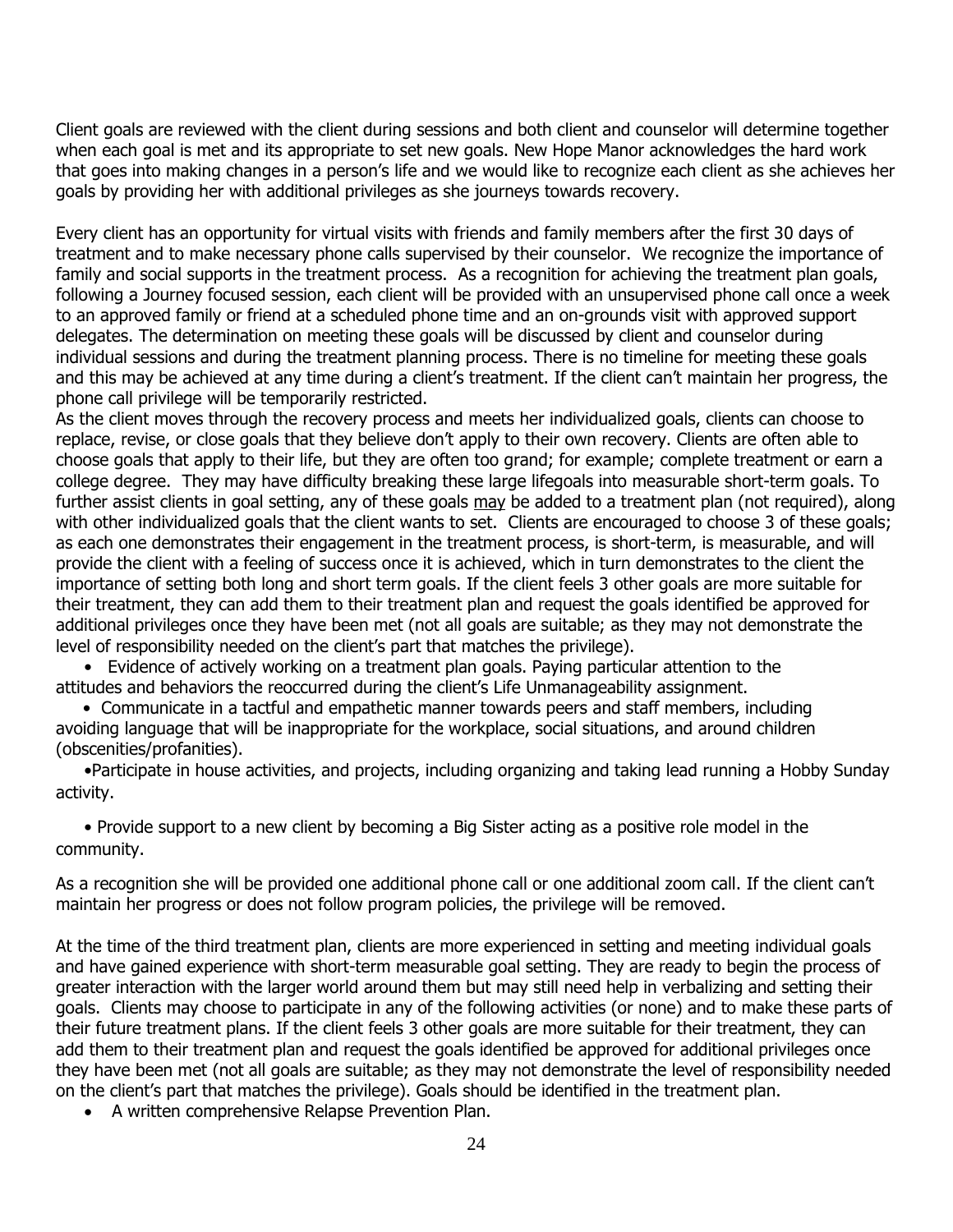• Maintaining consistency working to achieve treatment plan goals.

Clients who complete these goals have demonstrated their motivation for recovery and a good level of responsibility and are preparing to complete treatment. In addition to the privileges above she may:

- Extra unsupervised phone or zoom call.
- Internet use during computer lab times in her schedule for research and view social media.

If the client can't maintain her progress, returns with unapproved items, or does not follow program policies while off-site, the privilege will be removed, and the client will need to complete a Therapeutic Reflection to request the privilege be reinstated.